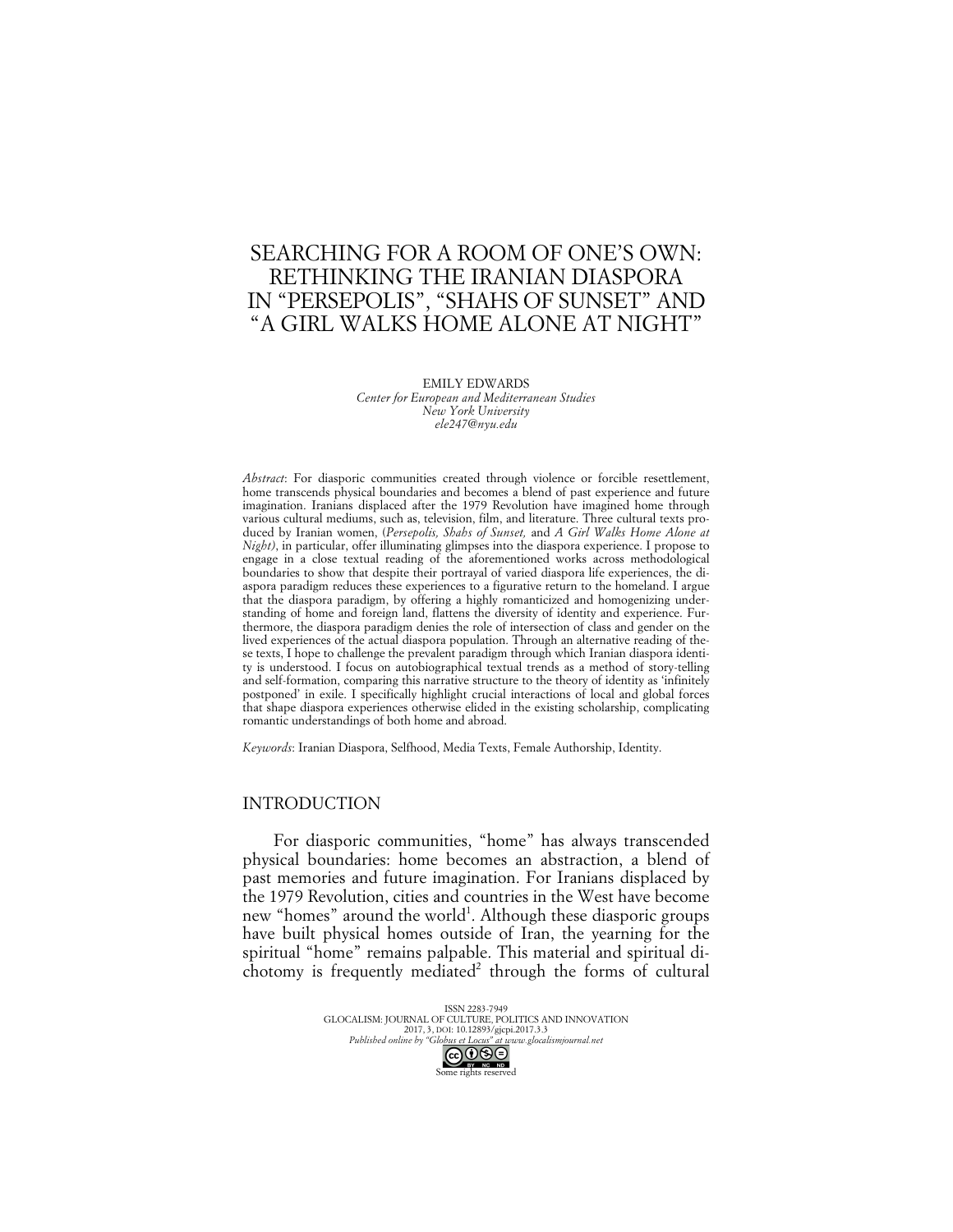production as outlined in Benedict Anderson's theory of imagined communities and print capitalism<sup>3</sup>. Iranian exiles and immigrants living in Western countries have created cultural texts through modern means of print capitalism that seek to evoke Iran as a "home" while at the same time mediate an immigrant experience. Many of these exiled Iranian authors, specifically women, can be understood as searching for a "room of their own"<sup>4</sup> within society from which to write about their experience, in a similar vein as feminist essayist and author Virginia Woolf.

Reading culture as text, as is attempted in this essay, originated in the eclectic sphere of cultural and media studies<sup>5</sup>. Approaching cultural products as texts assists in enveloping an increasingly diverse set of media forms under one methodological umbrella. I have chosen the term "cultural text" to refer broadly to a range of media products and media "texts" because its terminological flexibility<sup>6</sup> lends it particularly well to discussing diasporic media. Cutting across the disciplinary boundaries separating various mediums7 , print, film, television, comics, and digital media, and then uniting them all as cultural texts allows one to apply a cultural text's "generality, disposition to travel, and broad interpretability" to glean a new "insight into social life", specifically the condition of diasporic social life, in the context of an increasingly globalized world (Bachmann-Medick 2012: 102, 99). We discover that in the modern view of diasporic studies, Virginia Woolf's room is but one of many in a complex, fragmented house of the geographically dispossessed.

Relying on Arjun Appadurai's five "-scapes" theory, this paper is concerned primarily with the Iranian diasporic "mediascape"<sup>8</sup>. Mediascape refers to the proliferation and production of information in the form of various digital and print mediums (Appadurai 1990: 298-299) that creates a "community of sentiment" (Appadurai 1996: 7). Various forms and mediations of diasporic cultural texts ultimately unite to create a community of sentiment that evokes a nationally or ethnically specific experience of exile. In this paper, I seek to analyze how and why certain cultural texts produced by Iranian women have found themselves located within this particular diasporic mediascape.

Using Appadurai's mediascape framework, it is possible to bypass the various methodological constraints of a singular disciplinary approach to various medias, whether cinematic or literary,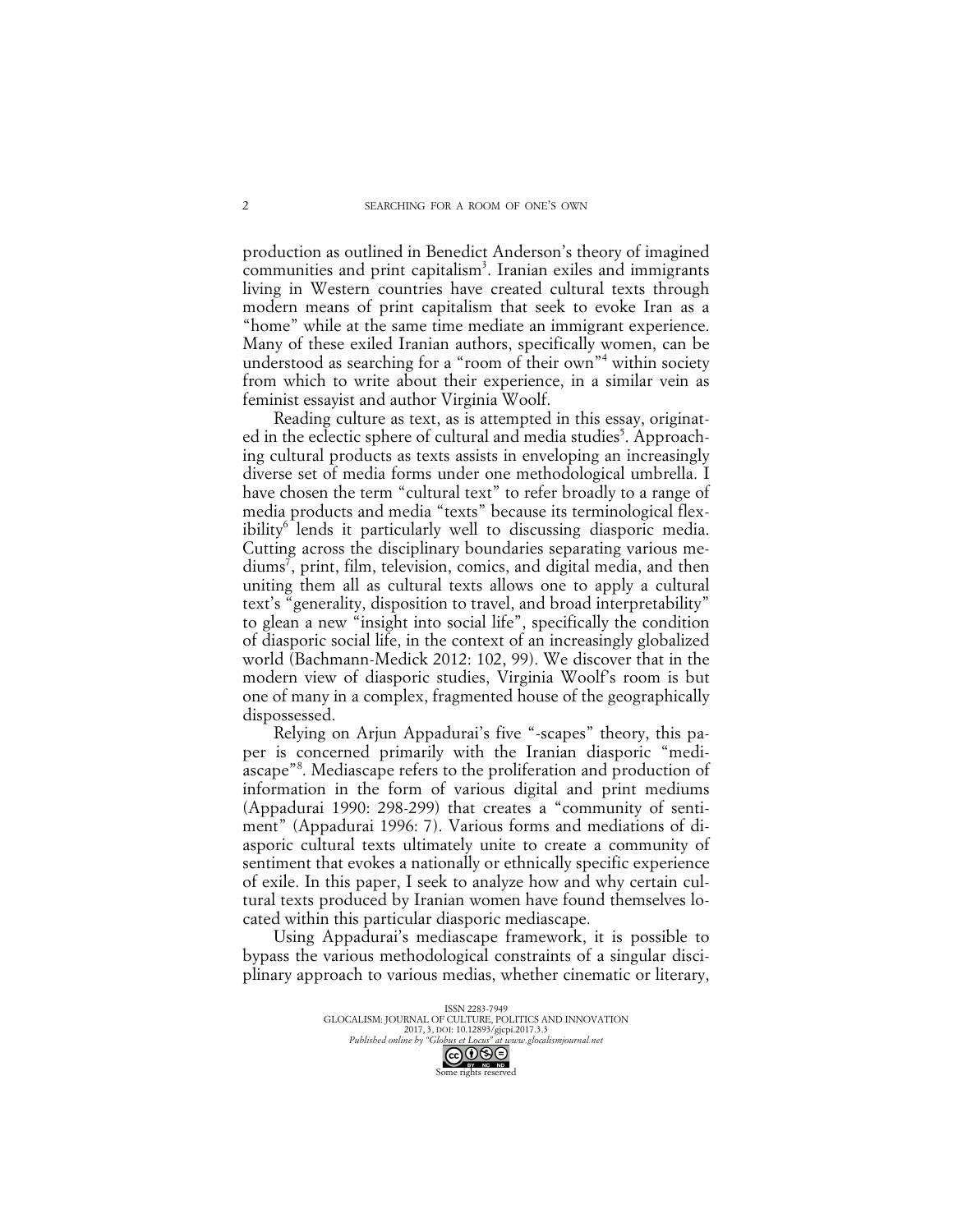and instead access the "fluid, irregular shapes of these landscapes" (Rantanen 2004: 13) explored in diasporic media through close textual reading (Hartley et al. 2002: 145). Reading cultural products as texts places emphasis on the voice of the author or creator of such texts and reveals how through narrative imagination<sup>9</sup> authors make and re-make their experience in exile. I argue that the concepts of the home and the self presented by the female Iranians authors in three works frequently cast as emblematic of the diaspora paradigm, *Persepolis, Shahs of Sunset,* and *A Girl Walks Home Alone at Night,* are far more complex and cannot be subsumed under a rubric of the diasporic experience.

A closer and more critical reading of these texts, a comic book, a reality television show, and a film respectively, I maintain, allows us to move beyond a reductionist narrative of both the self and the home. The diaspora paradigm recognizes that the construction of home is predicated on "economic, social, cultural and psychological resources […] as well as emotional, affective, and psychic processes"<sup>10</sup>, thereby acknowledging the material and emotional pre-conditions necessary for any type of creative imagination. However, this act of recreation is not exclusively tied to a diasporic condition. Rather, the construction of a new home is part of a postmodern journey towards finding a space to selfactualize in a world that is filled with in-between spaces<sup>11</sup>, not simply ethnic or national, but the complicated spaces of gender, age and class. By proposing that these texts are first and foremost individual attempts of these authors to find a cultural shelter for themselves, I analyze them as creative acts of liberation. I suggest we either abandon the concept of diaspora, or at least engage in a re-definition beyond essentialism that takes into account questions of privilege and self-definition.

The diasporic condition has increasingly been an experience that individuals have sought to express and understand as a feature of modern social life. The concept of a diaspora refers to the dispersion of a population beyond their traditional homeland<sup>12</sup>. The diaspora paradigm emphasizes the fraught nature of belonging for individuals who have left or been exiled from their natal communities. Culturally, the diaspora paradigm examines identity formation in exile as a visible dichotomy between home and host country. Despite what seems the relative "newness" of the discourse concerning diaspora and diasporic conditions, the diaspora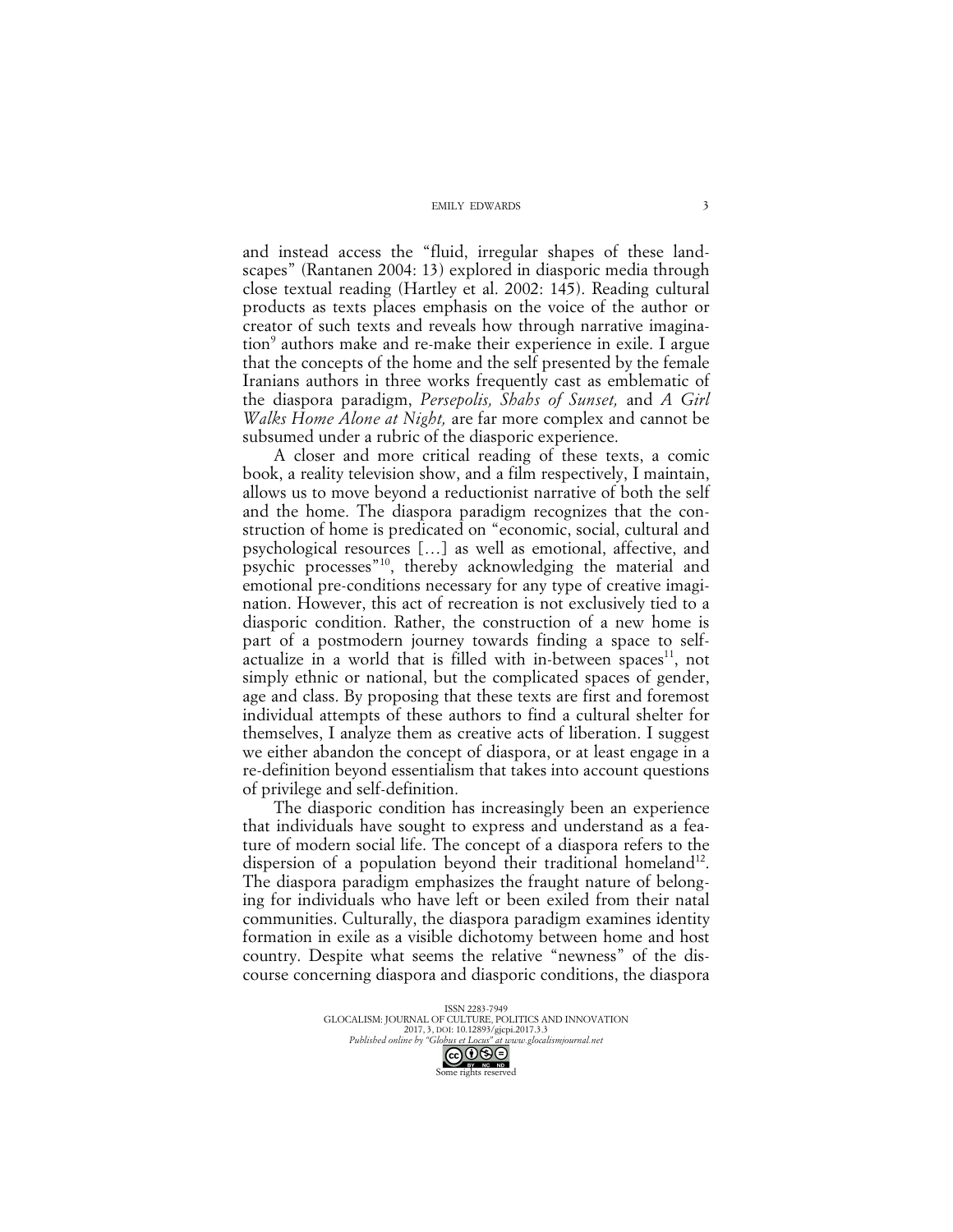is not firmly attached to the postmodern condition but is derived from the "classical diasporas", the Jewish, the Greek and the Armenian<sup>13</sup>. Today, the diaspora paradigm has expanded to "mediate, in a lived tension, the experience of separation and entanglement, of living here and remembering/desiring another place" (Clifford 1994: 311).

In recent years, the diaspora paradigm has gained wider currency beyond academia and become part of the mainstream cultural milieu<sup>14</sup>. Iranian women in particular have produced some of the most sophisticated and popular narratives of their exile experiences15. Each work I discuss, *Persepolis, Shahs of Sunset,* and *A Girl Walks Home Alone at Night,* has been categorized as diasporic by critics and scholars despite their different mediums. Reading these diverse cultural texts comparatively<sup>16</sup> allows for the deconstruction of the term "diasporic" and facilitates the reconciliation of these various narratives across time, space, and medium to a universal feminist experience of emancipation through storytelling.

Scholars and media critics have read the gendered experiences of the female Iranian protagonists in these works and universalized their diasporic experiences. *Persepolis* is described as a representative text of diasporic cultural production. In the journal "Iranian Studies" Amy Malek calls *Persepolis* a *"*case study" in diasporic culture (Malek 2006: 353-380) and Nima Naghibi and Andrew O'Malley describe the author of *Persepolis* Marjane Satrapi as a "diasporic" woman (Naghibi and O'Malley 2005). The media attention surrounding *A Girl Walks Home Alone at Night*  contextualizes the film as an "Iranian diaspora romantic vampire drama set in the western United States" (Seal 2016), or assigns the film's authenticity as "related to its roots in the diaspora" (Verfürth 2016). *Shahs of Sunset* for all its glitz and glamour is described as capturing the sense of a "young diaspora" (Khakpour 2016).

Iranian women writers reflect very critically upon their journeys in finding a room of their own. Much like Virginia Woolf, albeit under a different historical and cultural landscape, the women authors of *Persepolis, Shahs of Sunset* and *A Girl Walks Home Alone at Night* are also searching for their room of their own within different forms of homes and varying narrative journeys. These women writers create stories that explore and chal-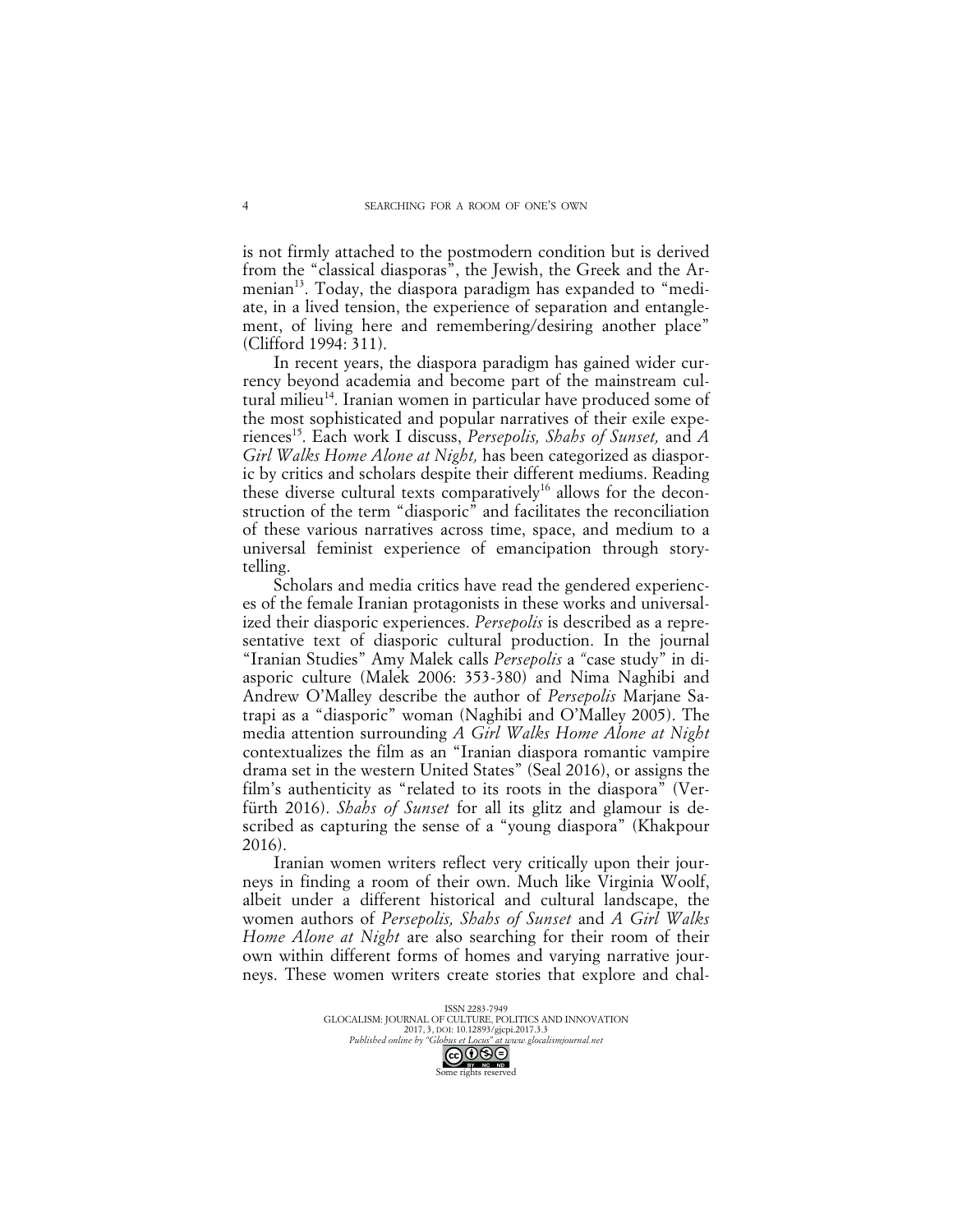lenge the veracity and capability of the diaspora paradigm to fully recognize the diversity, fragmentation, and contradiction of their experiences as presented in their texts.

These texts reveal a profound dissatisfaction and even a rejection of the diaspora paradigm. This set of Iranian women authors pursues a far more fluid and non-nationalistic presentation of their intimate individual realities, pieced together from a mosaic of experiences and identities as exemplified by their creative and individualistic approaches to each form of narration. In *Persepolis, Shahs of Sunset* and *A Girl Walks Home Alone at Night*, the question of home remains unfixed and elusive for these women. The search for the self as a woman, as an Iranian, and as a person remains in turmoil as well. To document this I will begin by first summarizing and contextualizing the current trends of the diasporic paradigm of analysis and the current cultural space these women occupy before beginning a close reading of the texts. I end by highlighting the overall deficiency of the diaspora paradigm in analyzing these texts. These texts, I argue, are united by individualist strains in each narrative that affirms the agency and power of each female author to tell her own story and thereby to construct her own home as a testament to her liberation from constraints of both local community and nation.

## TRENDS OF DIASPORIC CULTURAL TEXTS AND FE-MALE IRANIAN AUTHORSHIP

The diaspora paradigm of cultural analysis has evolved in recent years, with the very nature of the diaspora paradigm lending itself to a certain flexibility and indeterminacy of meaning. Leading scholars in the discipline generally agree that the diaspora experience is defined by a "collective trauma" or a "banishment" (Cohen 1997: IX) from the homeland with dispersed peoples maintaining a "real or imagined relationship to a "homeland", mediated through the dynamics of collective memory and the politics of "return" (Edwards 2001: 52). Dispersion refers to the scattering of individuals from their homeland in new geographical locations whereby they maintain a symbolic connection to their homeland despite the maintenance of physical distance. The diaspora paradigm has produced three overarching qualities that define the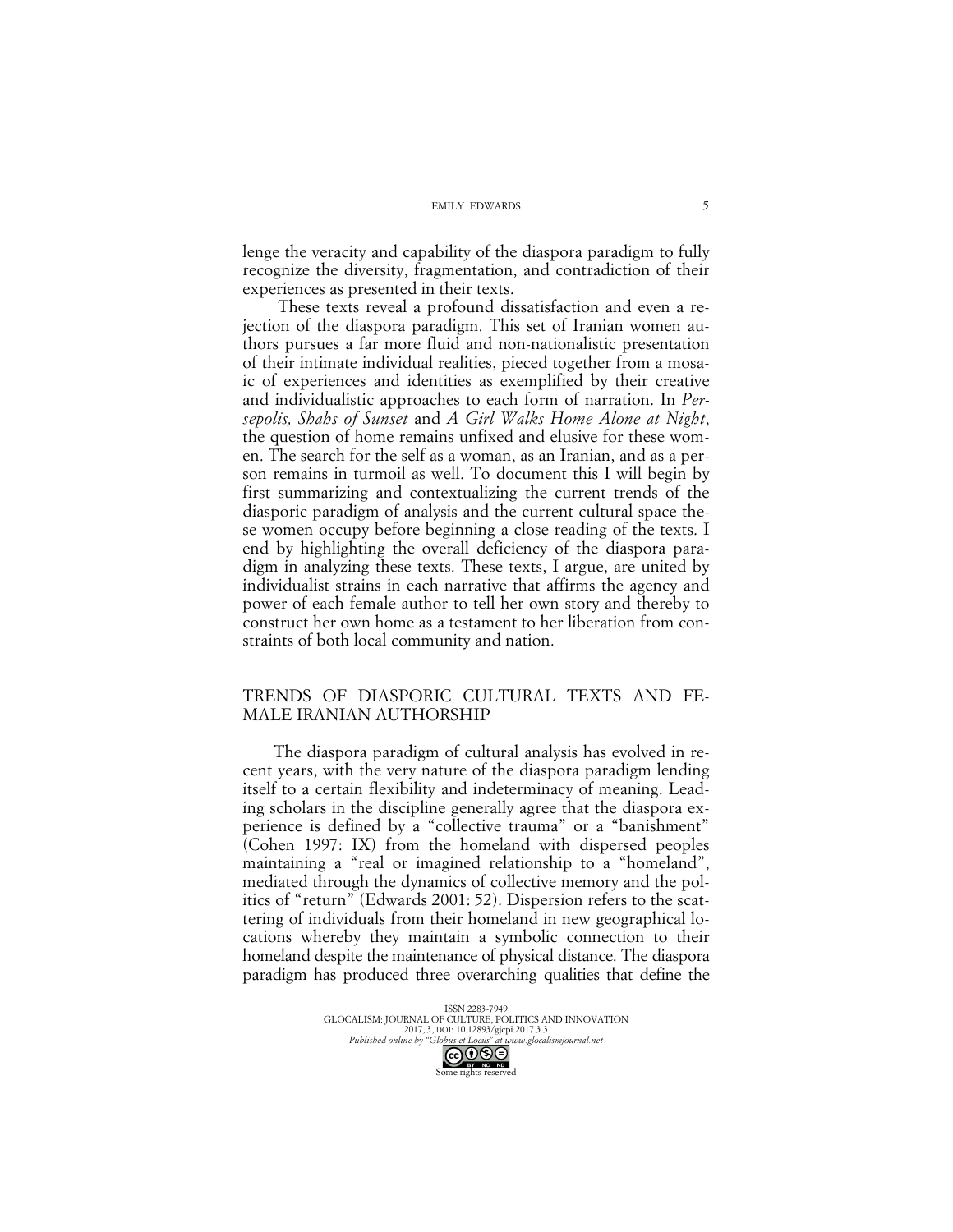diasporic experience: dispersion in space, orientation towards the homeland, and boundary maintenance (Brubaker 2005: 5-6).

As such, the diaspora paradigm retains a troubling degree of descriptive flexibility to apply to any movements of individuals and their real or even imaged yearning towards a home. This contention is supported by scholars such as Rogers Brubaker who laments that the diaspora label has shifted to "every nameable population category that is to some extent dispersed in space" (Brubaker 2005: 3). Scholars of diaspora studies emphasize the diaspora's power of manifesting "itself in relations of difference" (Tölölyan 2007: 650) as an alternative to the models of nations and national interaction (Braziel and Mannur 2003: 7). At its most powerful, the diaspora offers us "a means to theorize both culture and politics at a transnational level" (Edwards 2001: 55). The diaspora paradigm has the potential to analyze and contextualize individual narratives outside and in opposition to national models, provided such narratives still attach themselves to the grounding of a collective diasporic experience. Despite these new conceptual and analytical possibilities, the diaspora paradigm has in many ways over-extended itself and essentialized diasporic identity by the way in which it has sought to challenge concepts of homogenous, essentialized nationalism. As Brubaker argues, "Diaspora can be seen as an *alternative* to the essentialization of belonging; but it can also represent a non-territorial *form* of essentialized belonging"<sup>17</sup>. Yet, Brubaker neglects the emancipatory act and meaning of "diasporic" cultural production for the involved individual. He fails to propose a way out of this essentialized dichotomy. In this dichotomy the individual is lost, supplanted by communities on either side of the host country or homeland dialect.

It is fair to argue that the diaspora paradigm's inclusivity of any and all experiences of physical and emotional exile has diluted the meaning of diaspora, universalizing the status of diasporic membership to such an extent that almost all individuals can lay claim to some form of physical, emotional or cultural exile. Because of this flexibility, we find these three cultural texts, *Persepolis, Shahs of Sunset,* and *A Girl Walks Home Alone at Night,* sharing the same cultural space. The cultural texts produced by Satrapi, Amirpour and the women in *Shahs of Sunset,* MJ, GG and Asa, in many ways can be read as diasporic: each individual is dispersed in space, and the autobiographical method of narrative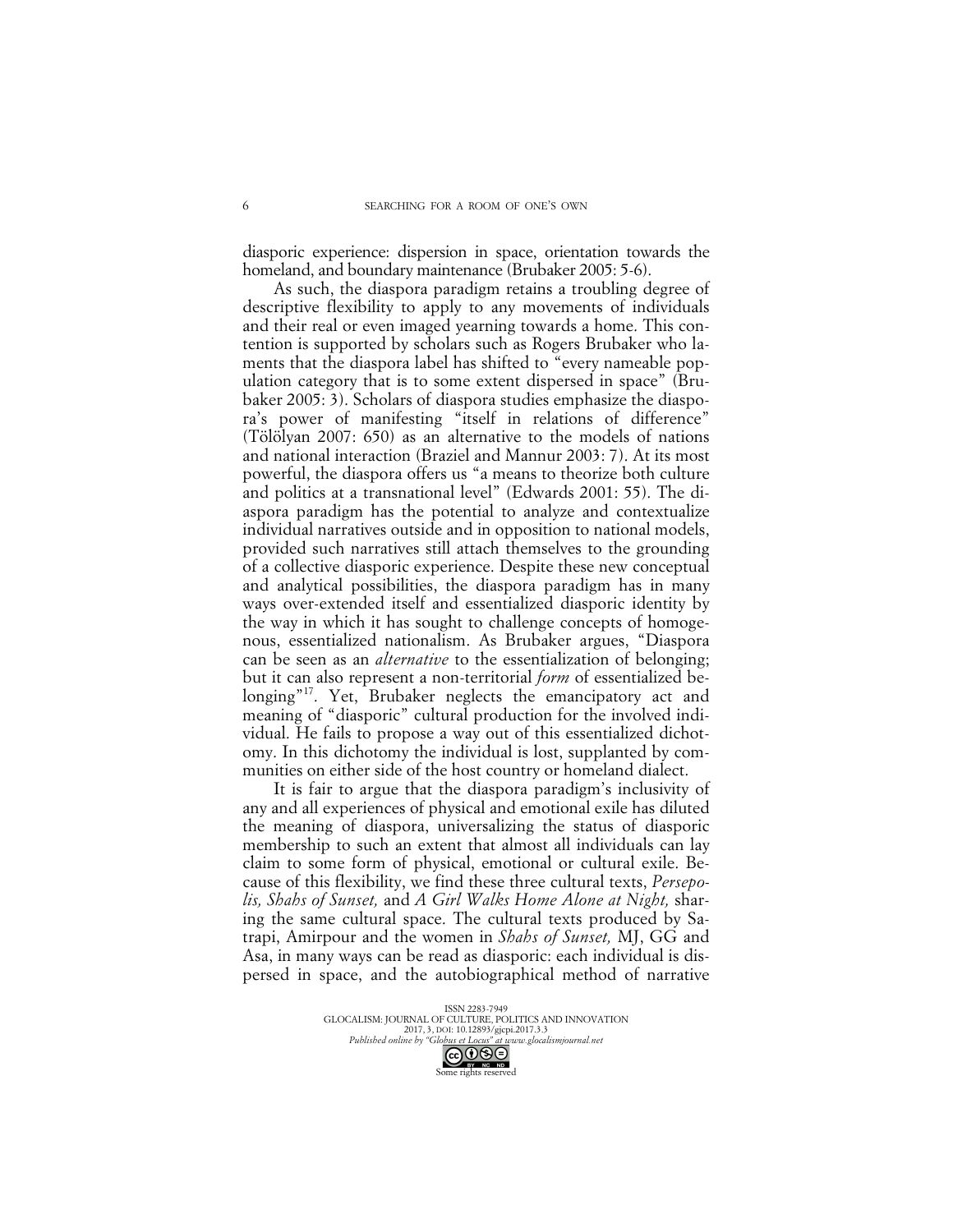construction orients the self towards an elusive "home" in Iran. However, these women construct themselves as both outside their ancestral cultural framework and yet also differentiated from their host country. Satrapi, Amirpour, MJ, GG and Asa exist in a constant state of flux that is not explicitly tied to their exile, but rather tethered to the global experience of modernity and a unique female condition. This state of flux and the cultural and social implications of their stories serve as acts of individual liberation.

Ultimately, these three texts chronicle a search for unity of the self outside of Iran or any host country and illuminate the creation of a room of one's own that is free from claims of nation or community, a space to be one's self<sup>18</sup>. While a consensus exists that the condition of exile itself inspires creativity and production (Malek 2006: 356) of new identities and new spaces, *Persepolis, Shahs of Sunset,* and *A Girl Walks Home Alone at Night* push back against this claim. They show that it is the creative act by one's self that is the liberation, not a liberation predicated on an experience of exile or attached exclusively to the diaspora paradigm. Liberation of the self is a de-territorialist act.

### "PERSEPOLIS": A CURIOUS ADVENTURE

In *Persepolis* author Marjane Satrapi depicts her experiences growing up during two formative events in Iranian history, the Iranian Revolution and the Iran-Iraq War. Most widely known for her graphic novels *Persepolis* and *Persepolis II,* Satrapi has published children's books and contributed to various magazines and publications (New York Times 2005). Born in Northern Iran, Satrapi spent most of her childhood and adolescence in Tehran before finally fleeing to Paris in 1994. It is her graphic novel *Persepolis,* however, that has resonated with a wide public audience. At one point topping the New York Times Paperback list at No. 1 (Gustines 2013), *Persepolis* has won the 2001 Alph'Art Coup de Coeur Prize in Angouleme and the Prix du Lion in Belgium (Grassian 2012: 243), among other honors. Readers and critics have been drawn to the work across national lines. Using a black and white comic illustration that takes inspiration from Western and Iranian styles<sup>19</sup>, the text follows Satrapi through her childhood and adolescence in Iran, living abroad in Vienna and her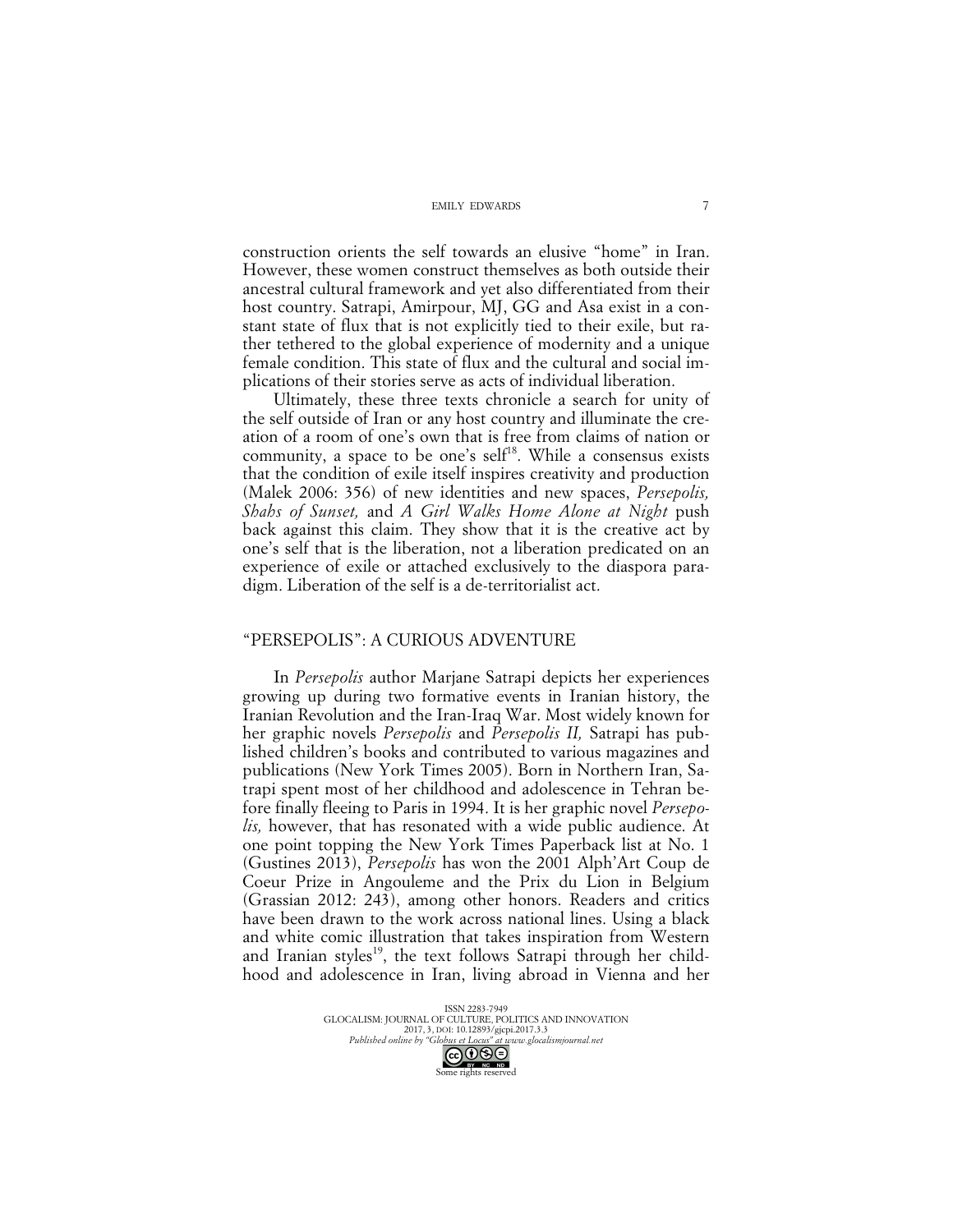departure from Tehran to Paris. *Persepolis* represents both a textual and narrative hybridity that is often referred to as characteristic of diasporic cultural texts 20. *Persepolis* as a cultural text occupies a distinctive place of its own, Satrapi's own room. Satrapi's portrayal of the common constraints experienced in teenage girlhood coupled with the more sinister dangers of the rigid social rules of the Islamic regime reveal a story that seems to subvert, if not reject, its critical reception as diasporic.

As a comic or graphic novel, Satrapi's *Persepolis* has been described as a "transcultural narrative" (Honray 2013: 51) that employs the traditionally Western aesthetic form of a comic<sup>21</sup>. Since the advent of the mobile printing press (Mehta and Mukherji 2015: 2) comics have been utilized to disseminate messages and narratives through the union of image and text to reach a massaudience. Comics as a cultural text have more recently shifted in critical perception from a "mass to a 'popular' cultural product" (Mehta and Mukherji 2015: 2) worthy of study<sup>22</sup>. Comics have been recognized as a significant medium utilized by authors to express transnational or diasporic narratives that physically illustrate "new public modernities" or "different (post)national imaginaries" (Mehta and Mukherji 2015: 3-4). Satrapi's *Persepolis* is distinctively representative of a comic's ability to engage in (post)national imagination that surpasses not simply traditional boundaries of nation, but through visual framing of specific comic panels, critiques of the boundaries of community and gender.

*Persepolis* chronicles Satrapi's coming of age during the period of increasing repression in the Islamic Republic Regime. In the comic, Satrapi attempts to come to terms with a series of shifting identities that are instantly at tension from her earliest childhood. Satrapi challenges the notion that she must belong to a religious or secular, fundamentalist or modern identity from an early age. She recognizes her own experience and her own identity as more complex and nuanced. She sees both herself, and her family, as feeling at home within both a religious and secular designation (fig. 1).

The Islamization of Iran's political, social and cultural life exacerbates the division that Satrapi rebels against. Here, in this panel Satrapi displays such a dichotomy visually with her body cut in half. The composite parts of her Islamic faith and her avantgarde nature make up the composite of her whole self. This type of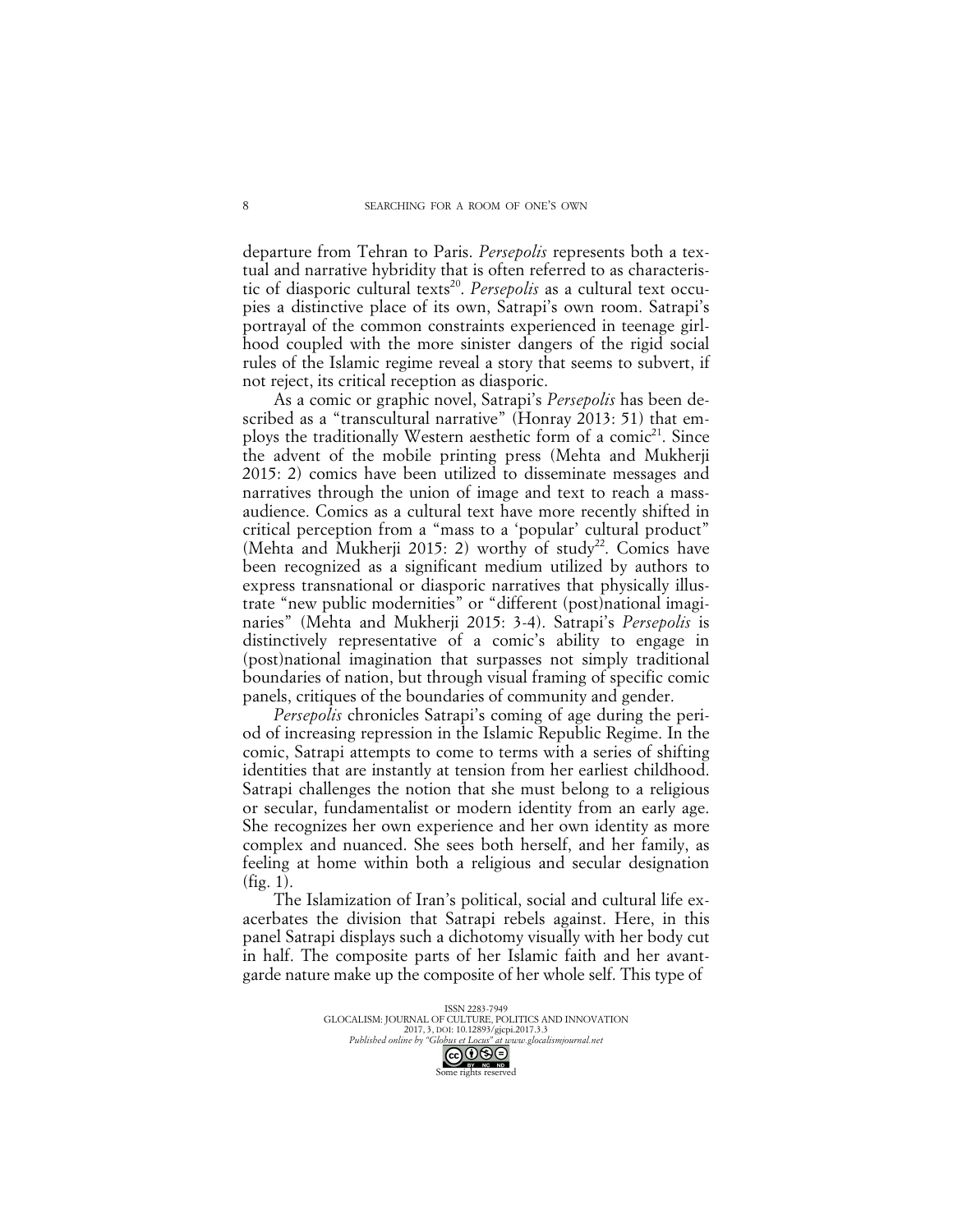

FIG. 1. *Satrapi 2007: 1 The Story of a Childhood, Section 1: The Veil*

symbolic dialectical framing of religion and modernity challenges the simplified premise of exile orientation towards the homeland as presented in the diaspora model. Satrapi rejects any simplification of her own identity, with the split down the middle of the panel indicating her feelings of compartmentalization. She is alternatively religious and modern, but this classification occurs outside any communalist definition of those terms. This split panel highlights Satrapi's "ambiguous 'in between' cultural position", (Honray 2013: 51) but its depiction during her childhood before there is any significant experience of physical or emotional exile suggests that such feelings of isolation or of being "in-between" are not tied to a diasporic condition but are part of the journey of growing-up as a young girl. The various claims of identity that make up Satrapi's whole self become more complex and at times contradictory as she grows older.

Satrapi's dissatisfaction with communal forms of identity becomes most evident as she transitions into adolescence. As a teenager Satrapi begins listening to punk and heavy metal, she has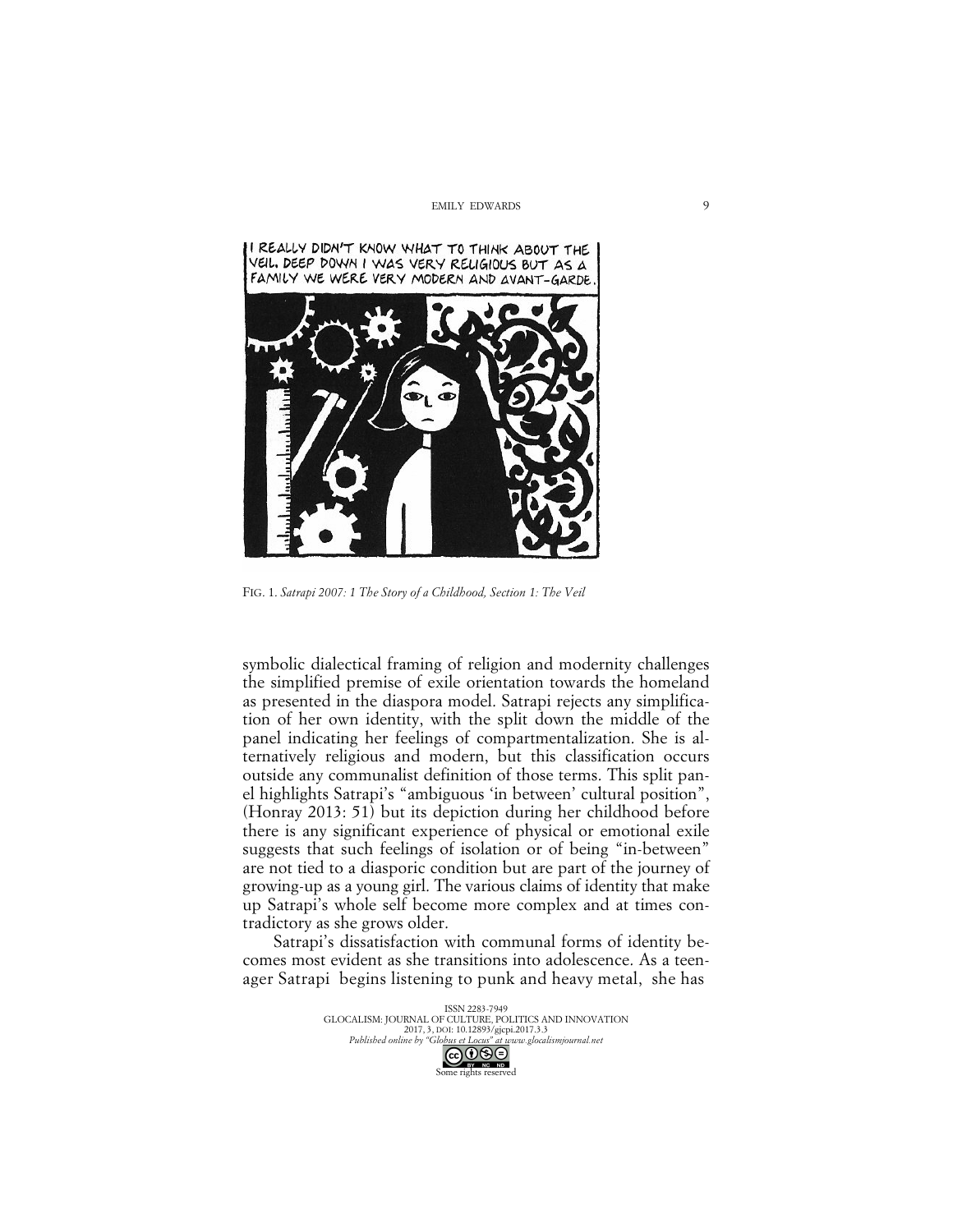

FIG. 2. *Satrapi 2007: 1 The Story of a Childhood, Section 17: Kim Wilde*

poster of British musician Kim Wilde in her room. In this private space Satrapi asserts her own cultural independence: she rocks out in her room and buys illicit tapes on the black market. Her room is her own (fig. 2).

This series of panels shows Satrapi's emotional multiplicity that challenges the concept of cultural purity and state imposed regulations. Satrapi's teenage years in Tehran are defined by Iron Maiden and Michael Jackson despite her wearing the veil in public. Satrapi's cultural preferences are influenced by a mixture of British and American artists; she has already become hybridized before any experience of physical exile from Iran. Satrapi's annexation of various cultural signifiers, her punk-style jacket complete with patches and her traditional veil, represent her creative journey towards becoming herself. Her switching between Iranian and Western cultural norms suggest, according to the diaspora paradigm, an experience of "cultural schizophrenia"<sup>23</sup>.

Such descriptions of Satrapi's experience deny her imaginative agency and her ability to exist untethered to any group. Reading

> ISSN 2283-7949<br>GLOCALISM: JOURNAL OF CULTURE, POLITICS AND INNOVATION 2017, 3, DOI: 10.12893/gjcpi.2017.3.3 *Published online by "Globus et Locus" at www.glocalismjournal.net*  $\bigcirc$   $\bigcirc$   $\bigcirc$   $\bigcirc$ me rights reserved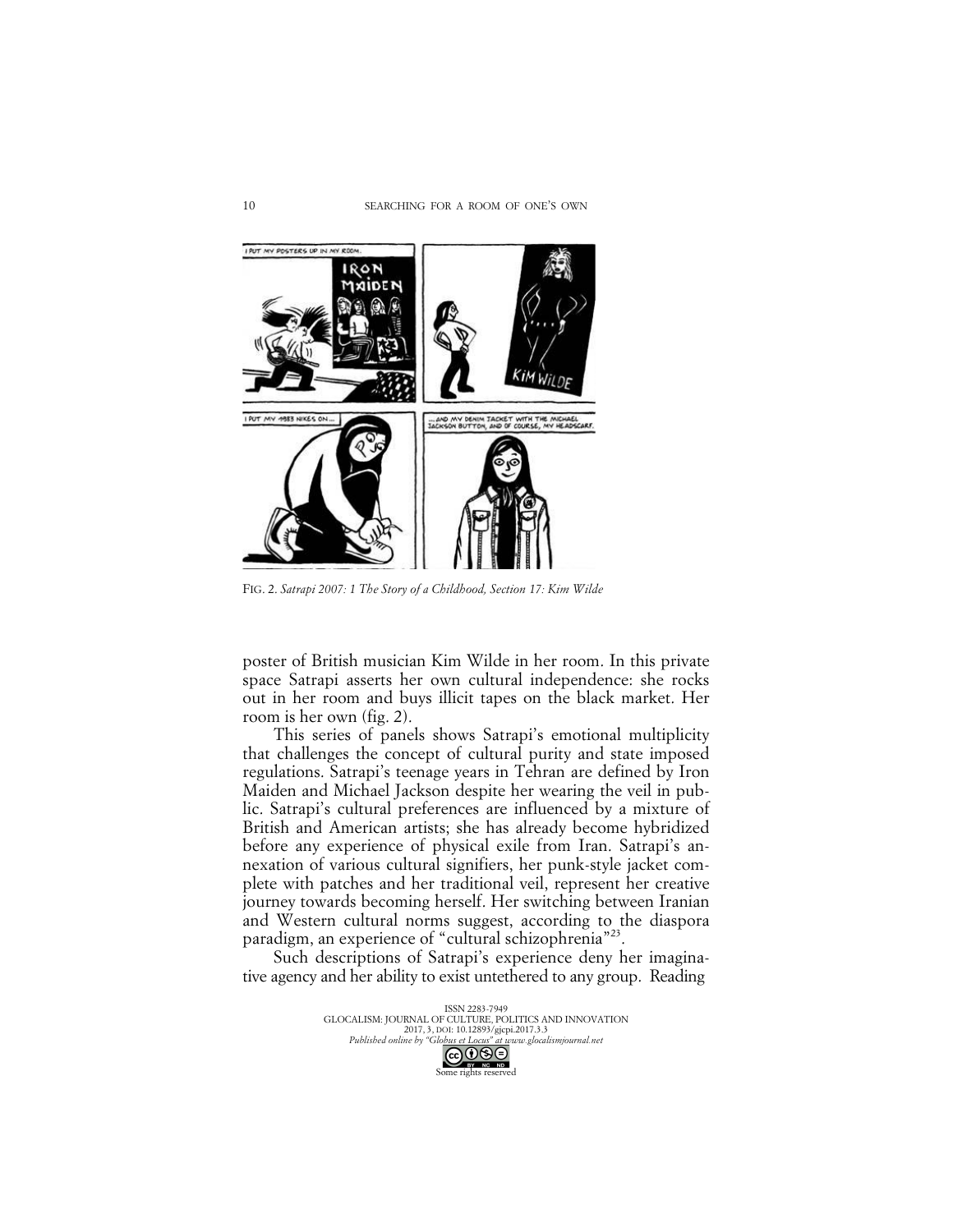

FIG. 3. *Satrapi 2007: 2 The Story of a Return, Section 17: The Wedding*

Satrapi as floating between alternative cultural territories, Western or Iranian, or even diasporic, does not recognize her own personal space as a legitimate claim.

The diaspora paradigm and the diasporic designation of *Persepolis,* which territorializes a sense of belonging, fails to address isolation and exclusion *within* a society experienced by an individual. This search for a space that Satrapi begins to undertake during her adolescence becomes a constant theme throughout the book whether she is in Iran or abroad in Vienna and Paris. Satrapi's narrative transcends both nation-state boundaries and any iteration of an in-between or "third space"<sup>24</sup>. She constructs her own identity that is staunchly individualist at what proves to be a very high social cost.

Eventually, Satrapi leaves Vienna to return home to Tehran. At this stage in the comic she is a young woman. Yet her reunification with her homeland and family is still fraught with cultural and personal tension. At the height of Satrapi's isolation, she marries one of her fellow university classmates, Reza, but in doing so, she feels herself begin to disappear into the fabric of suppressed Iranian society and the fabric of the veil. She is what might be termed a diasporic character in her homeland (fig. 3).

> ISSN 2283-7949 GLOCALISM: JOURNAL OF CULTURE, POLITICS AND INNOVATION 2017, 3, DOI: 10.12893/gjcpi.2017.3.3 *Published online by "Globus et Locus" at www.glocalismjournal.net*  $\bigodot$   $\bigodot$   $\bigodot$   $\bigodot$   $\bigodot$ <br>me rights reserved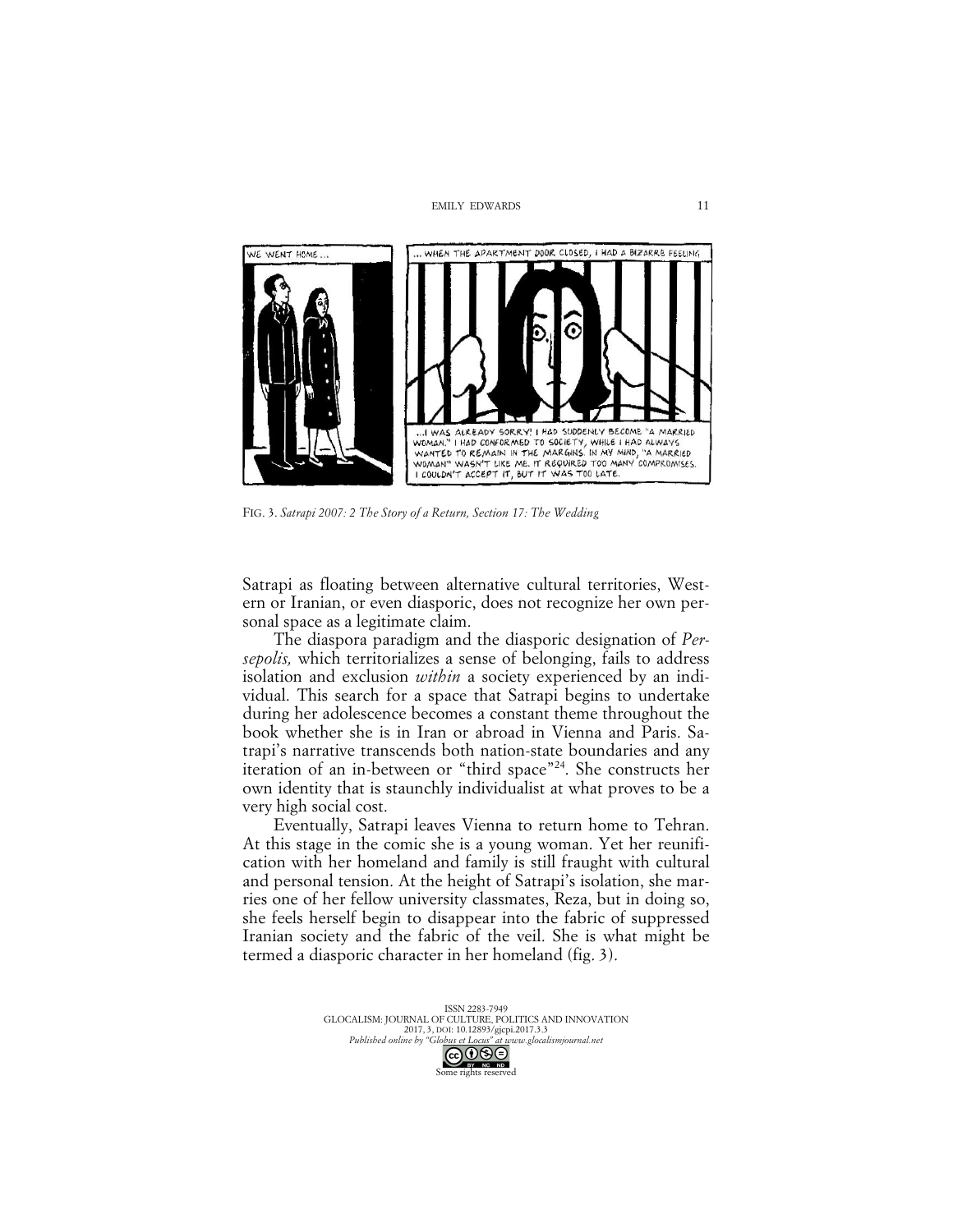Satrapi says she had "always wanted to remain on the margins", even in her home country of Iran, suggesting that these liminal spaces described by the diaspora paradigm are not limited to "borderlands" between nations, but occur within nations mediated by divisions of religion, class and gender. The visual effect of the jail bars cutting through Satrapi's body underscores the danger of essentialized identity at home or in the diaspora. She is literally cut into pieces; her own self can find no unification inside or outside of Iran. This panel also proves contradictory to the prevailing discourse of diasporic Iranian female autobiographies as narrative "unveilings" of women's experiences in  $\text{Iran}^{25}$ . The marginalization Satrapi experiences because of her forced veiling and her marriage is certainly connected to the laws and customs of the Islamic State, however, Satrapi's depiction of her internal jailing suggests that she feels marginalized not simply socially or politically, but psychically. Ultimately, Satrapi does not find total liberation once she has left the constrains of her homeland.

Satrapi's ultimate rejection of any imposed home comes when she decides to divorce Reza and leave for Paris, a clear act of independence. In the cinematic adaptation of *Persepolis,* Satrapi's drawing style is still preserved but she appears in color, while Iran is depicted in black and gray. This cross-over from comic to animated film further highlights the diversity and similarity of what have been termed diasporic media. This shift of Satrapi's narrative from a comic to a cinematic medium still falls within mediascape's "image-centered, narrative-based […] reality" (Appadurai 1990: 299) and as such, can be read in a similar fashion as Satrapi's original comic as a cultural text.

This panel or film still shows Satrapi, even in her homesickness, at her most vibrant and most alive. To suggest along the lines of the diaspora paradigm that Satrapi orients herself towards her homeland is mostly correct, but her orientation is defined by a sense of intense criticism, even rejection towards the country that she loves. To live her life and find a room of her own, Satrapi had to escape to the margins, legitimizing above all her own space, even if in the process she still carries with her the feeling of being adrift. This fraught rejection of Iran complicates *Persepolis'* categorization as an unveiling autobiography, Satrapi hardly seems ready, or able, to reveal her "true" self once she escapes Iran because she still exists in a state of individual flux (fig. 4).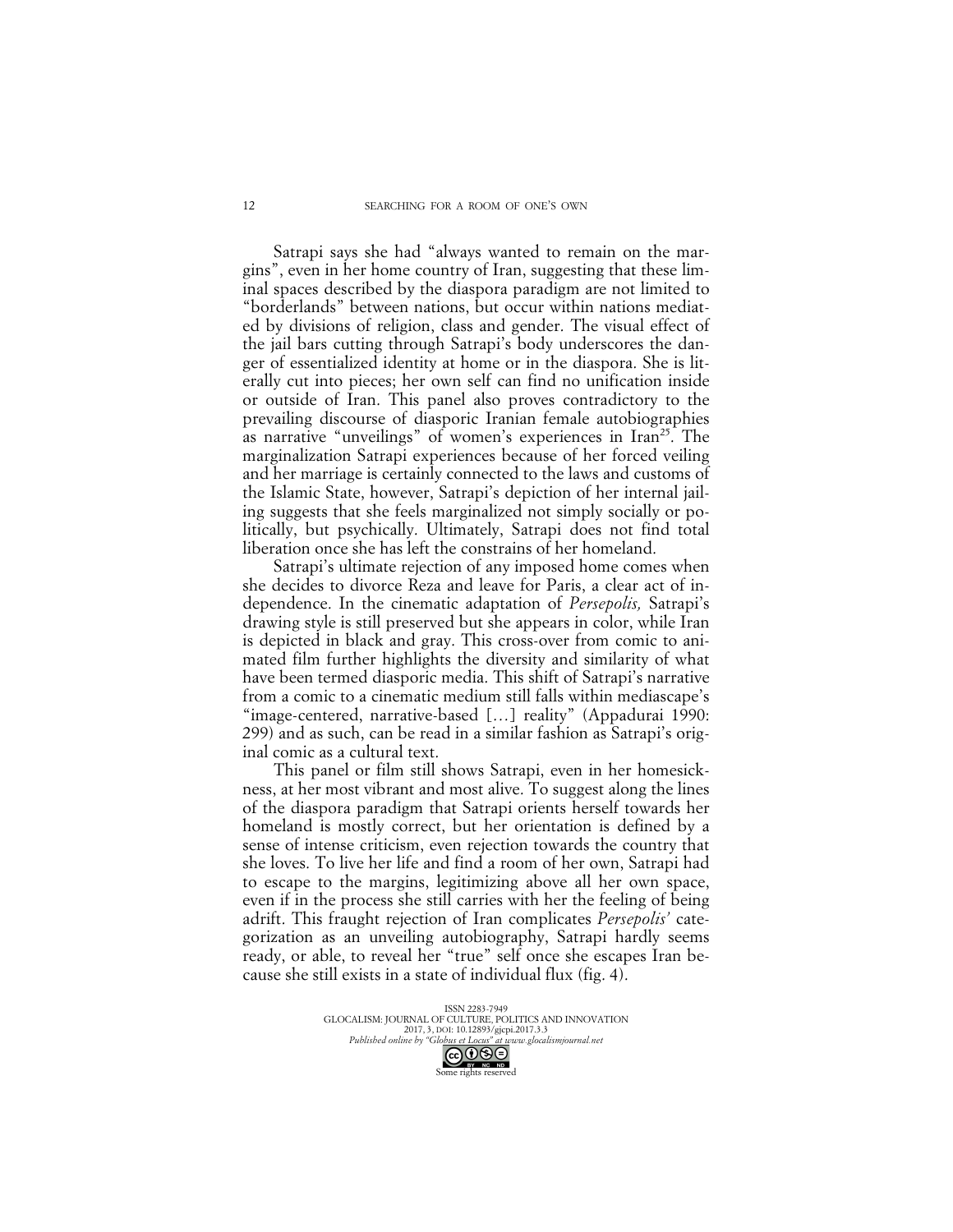

FIG. 4. *Satrapi and Paronnaud 2007*

Satrapi fundamentally rejects the repressive and totalitarian home Iran has come to represent. Satrapi has exiled herself in a sense to achieve her own freedom. A diasporic reading of Satrapi's rejection of her homeland reveals the paradigm's inability to reconcile itself with a sense of emancipatory individualism. Satrapi's isolation, depression, and discomfiture with her status in Iran as well as abroad in Vienna are supposedly representative of her inability to affix herself to a collective identity: "[Satrapi] could not turn the in-between space into a redefinition of her identity because it was not acknowledged by others" (Honray 2013: 59). The diaspora paradigm is unable to recognize the "inbetween" or the margins as a space of imaginative recreation of the self unless those spaces are given context and legitimacy by a community of others. In an interview, Satrapi firmly rejects any sense of self that requires communal context: "I am against the idea of communities. I hate communities […] It's very similar to my thinking on identity" (Watson 2016). In *Persepolis* Satrapi crafts a narrative that complicates the notion of diasporic identity, or cultural identity in general, as requiring community grounding. *Persepolis* is revealing, emancipatory and liberating, but the liberation Satrapi experiences is not so simple. It is fraught with memories of the past and the expectations of society. Only in the mar-

> ISSN 2283-7949 GLOCALISM: JOURNAL OF CULTURE, POLITICS AND INNOVATION 2017, 3, DOI: 10.12893/gjcpi.2017.3.3 *Published online by "Globus et Locus" at www.glocalismjournal.net*  $\bigcirc$   $\bigcirc$   $\bigcirc$

me rights reserved

13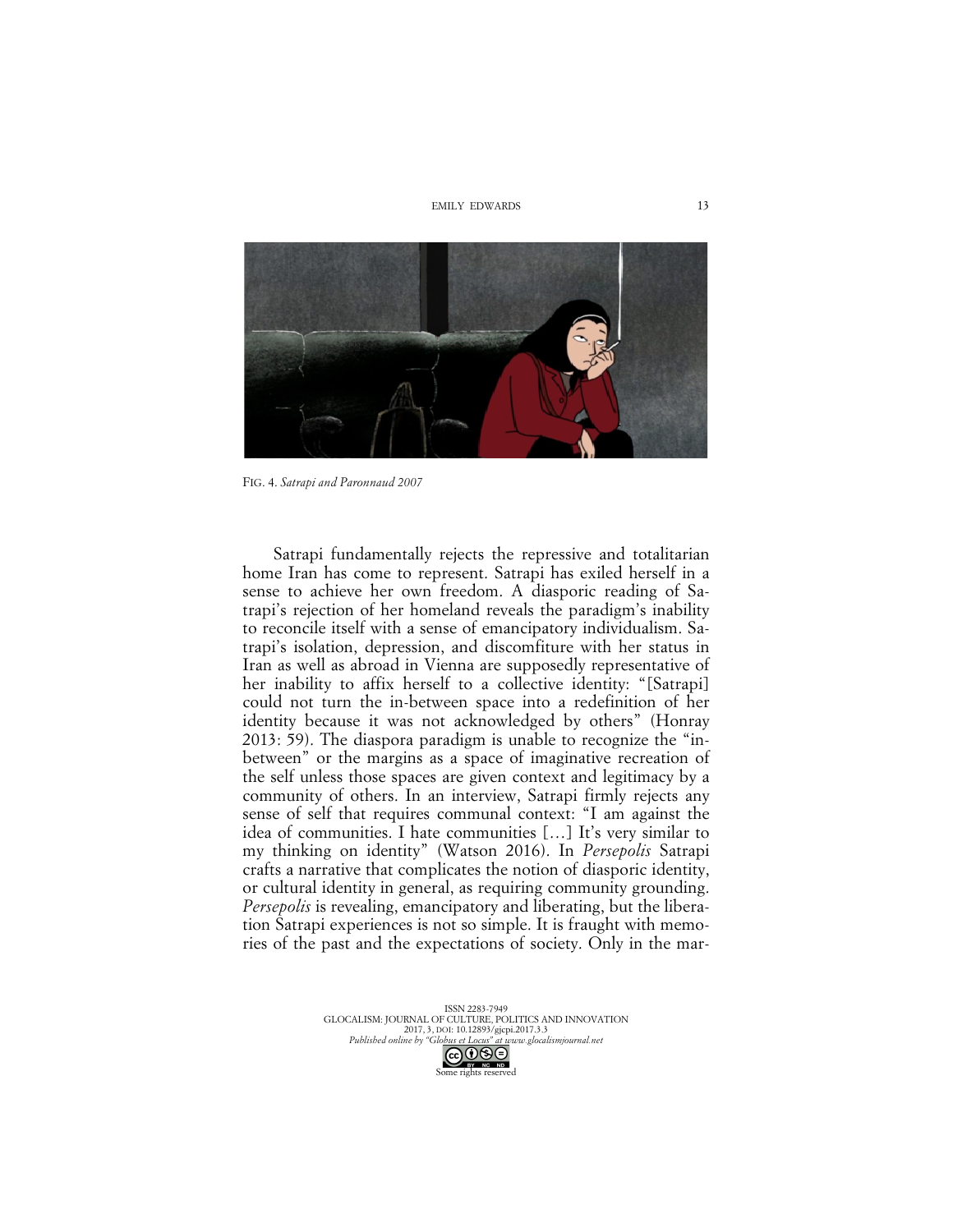gins can Satrapi have the freedom to move beyond her past towards any future of her own.

### RISING FROM THE "GHETTO OF BEVERLY HILLS"

In *Shahs of Sunset,* the memories of the past figure quietly into the background of the loud and glittery reality television show featuring a cast of Iranian-Americans. Via Bravo's reality television network, life as an Iranian-American woman is celebrated and exaggerated. If diasporic identity is a claim, as Brubaker suggests, then the women in *Shahs of Sunset* certainly seem ready to claim their Iranian heritage. This appropriation, however, is not necessarily a claim to the collective membership of the Iranian diaspora in a traditional sense. Utilizing the format of reality television, the three women featured in the show, Asa, GG and MJ, remake their own narratives on screen in real time.

The medium of reality television, like that of comics or graphic novels, has frequently been disparaged by the public and scholars as a "'low-taste'" (Skeggs 2010: 68) form of popularculture, especially because of its unclear categorization as a media that switches between genres of documentary, melodrama, and television-diary. *Shahs of Sunset,* however, is located within a broader mediascape where 78% of cable television (Skeggs 2010: 68) can be classified as reality TV. Because of this incredible proliferation and popularization of reality television as a new media, *Shahs of Sunset,* self-reflexively American and Iranian, is a particularly useful cultural text to read in reference to the diaspora paradigm that emphasizes diasporic cultural production as serious, high-minded, and above all a communal process in which "[diasporic] cultural and political reproduction is organized, institutionalized, funded, and also carried out by the works of artists, performers, political entrepreneurs, clerics, and other elites"26. While the women and men showcased in *Shahs of Sunset* are certainly representative of a monied Californian elite, they have at times been cast in opposition to the Iranian community who they purport to represent<sup>27</sup>, making *Shahs of Sunset* all the more revealing of the tensions of cultural authority and authenticity present within the diaspora paradigm.

Some rights reserved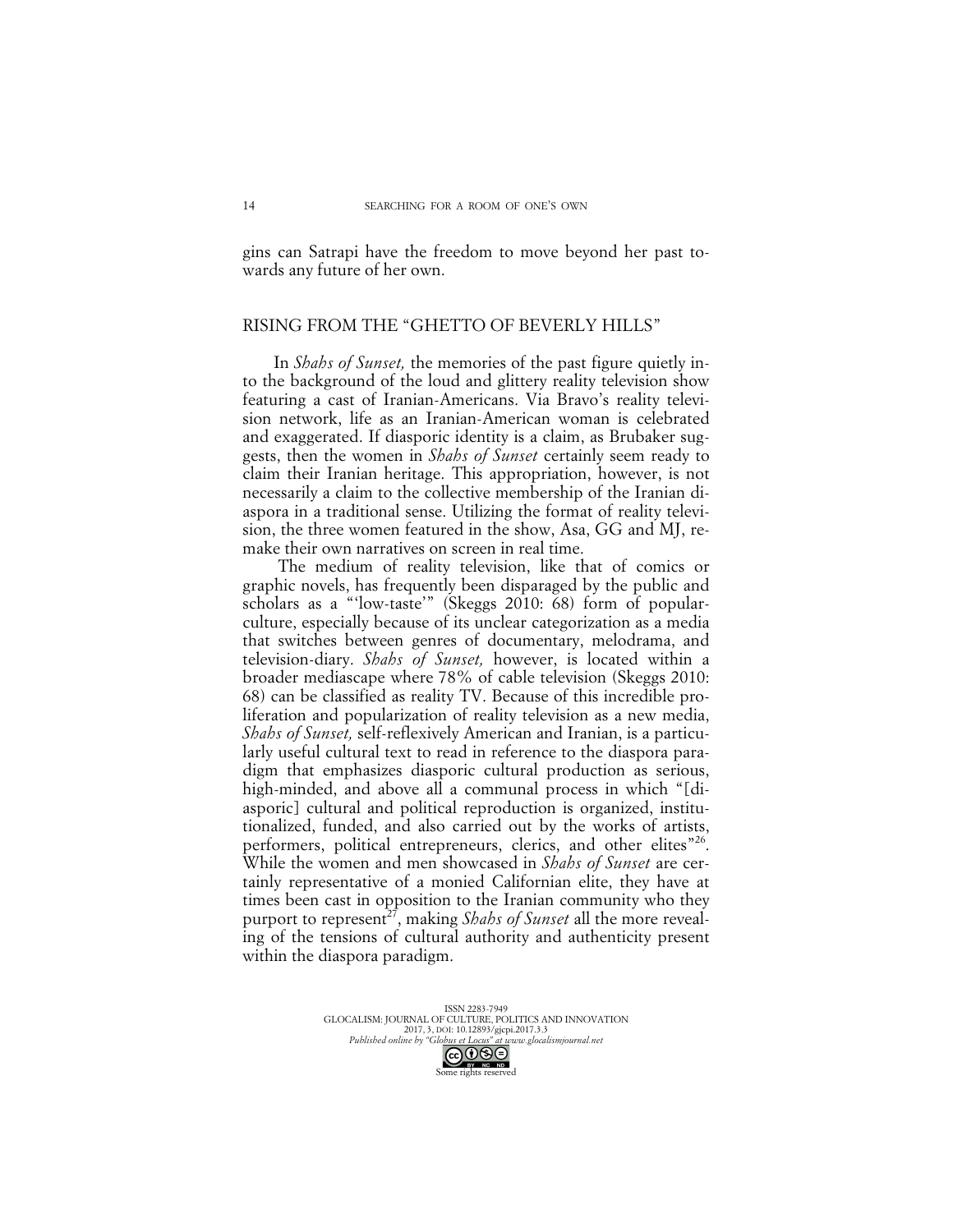The show is identical in format to other American reality television shows featuring personal camera interviews and the filming of mundane wealth and social pettiness. As a medium, reality television, despite its low-brow connotations, represents a fundamentally hybrid form<sup>28</sup> of media, one that allows for the cast of such a show to engage in a constant "'reconstruction' and negotiation" (Holmes and Jermyn 2004: 11) of reality through their own commentary and action. Reality television, read as a cultural text<sup>29</sup>, is understood as "a social laboratory where various versions of modernity are elaborated and contested" (Kraidy 2010: 18). As such, *Shahs of Sunset* represents a cultural text that, because of its medium, is able to highlight how in its current form, diasporic identity is not merely contestable in certain social contexts, but incredibly contradictory, when read through the intersection of other claims to social class and gender.

The show features three women, Asa, GG and MJ. The women were all very young when they left Iran, and they categorize their flight from Iran after the Islamic Revolution as a traumatic escape for freedom. They speak of "losing everything" (Gharachedaghi et al. 2012) in their home country to come to "Tehrangeles". *Shahs of Sunset* represents an extreme form of cultural self-examination in the format of a reality television show, which is itself a subversive cultural text where the self is both magnified and condensed. As a reality television show, *Shahs of Sunset* "is located within the longer process of modernity whereby personhood is opened out through the display of intimacy" (Skeggs 2010: 73). The process of developing a personhood is represented through the first-person video confessional where Asa, GG, and MJ present themselves as occupying a space as both first and second generation Iranian-Americans, living in a menagerie of excess and luxury. The women discuss shopping and MJ carts around her two hand-bag dogs à la Paris Hilton, but GG and the other characters constantly chime in to describe their lifestyle, "Hello, we're Persian" (Gharachedaghi et al. 2012). During the first-person confessionals, GG and MJ frequently reference the traditionalism of their mothers and grandmothers who expect them to marry respectable Persian boys.

The self that Asa, GG, and MJ present is specially curated in the reality television format. The lighting, background of artfully decorated rooms and outfits are precisely chosen yet conversely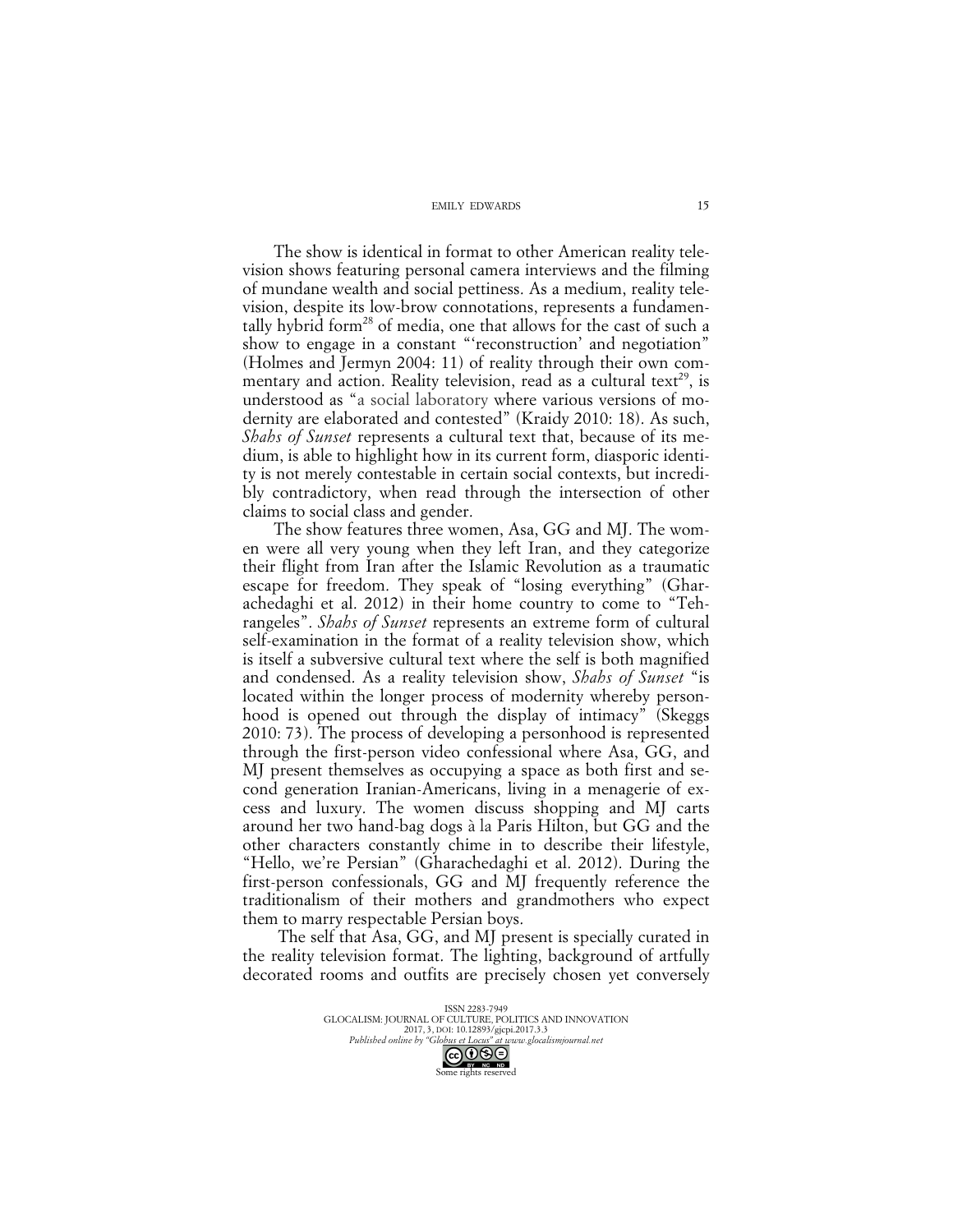indicative of their everyday "real" lives<sup>30</sup>, leaving the line between Los Angeles and Iran blurred, and the viewer rendered uncertain what is reality and what is artifice. One could see MJ, GG and Asa as living in a liminal space as exiles, but as the show progresses this claim of exile becomes increasingly tenacious and fraught by the problem of wealth. The women presented in *Shahs of Sunset*  push viewers to consider their identity as distinct and individualized, an amalgamation of their wealth, their nationality and their gender, a selfhood constructed in their own space.

*Shahs of Sunset* features a constant construction of the self as the episodes happen in real time and the characters deal with issues of tension connected to their estranged families and their religious heritage. MJ, a high-powered real estate agent is criticized by her mother who says she is dressed like, "an Iranian peasant girl in a village behind Qom" (Gharachedaghi et al. 2012) and discusses the pressures of the familial expectations of marriage. *Shahs of Sunset* mixes the distinction between Iranian and American, and as a form of modern media captures the tension between pretension, authenticity and the shifting nature of identity. What is "real" and what is not is a constant question in the reality television format. The show reveals the impossibility of assigning authenticity much less uniformity in diasporic membership. Asa, a singer and artist, discusses her complex identity as an Iranian, "Iran is not my home, I'm emotionally homeless, that's the refugee experience" (Gharachedaghi et al. 2012). Asa may consider herself a refugee and reject her Iran as her home, but she continues to identify and connect to Iran through her music career, singing in Persian. Asa rejects the nation of Iran but continues to forge a connectivity with Iranian culture to create art that is her own.

*Shahs of Sunset* gives this set of Iranian-American women a platform to assert themselves in a real way as subjects in charge of their self-representation. Stuart Hall describes diasporic identities, for example, as "constantly producing and reproducing themselves anew, through transformation and difference" (Hall in Cohen 1997: 138). In the reality television format, individuals constantly engage in this type of reproduction to craft increasingly marketable and entertaining personas of themselves. In assigning a constant fluctuation to identity, according to Hall's work it seems as though in a format such as reality television, it can be impossible to locate a formative identity such as "Iranian" within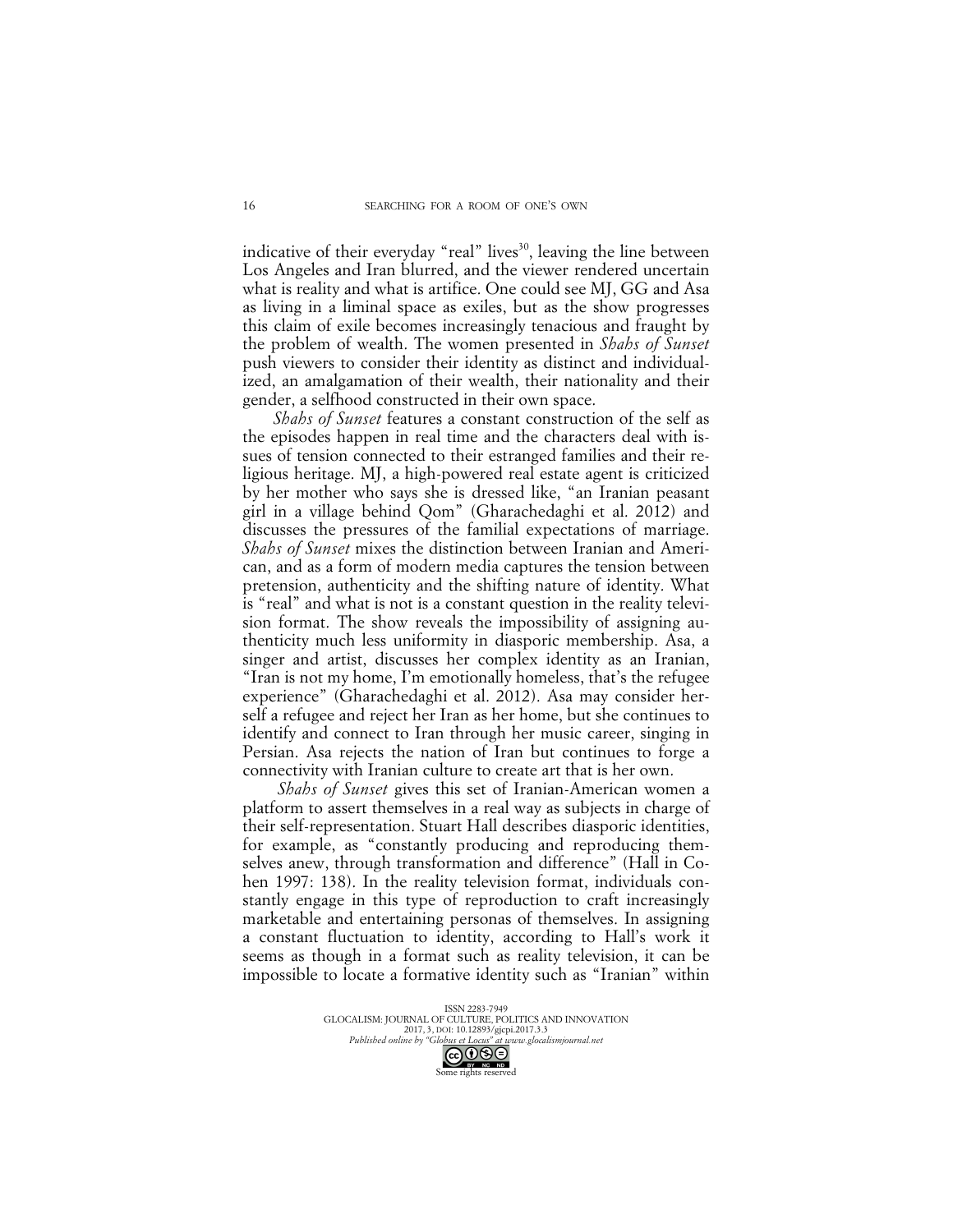the context of *Shahs of Sunset.* Hall indicates in his work that the power of the diaspora is to bring "hidden histories" to light, but the women of *Shahs of Sunset* are able to reveal their own histories without necessarily claiming diasporic membership.

Asa, called the "Persian Pop Princess," is one such cast member that showcases this fluctuation. Asa has released a series of music videos, "Tehrangeles," "Gold," and "U Think Ur Sheik," that play on elements of Iranian culture combining them with decidedly American synthetic beats. Asa sings in "U Think Ur Sheik" to an unnamed man that while he thinks of himself as a "fly" sheik, she's most certainly "the Shah" (Rahmati 2011). Asa selects specific parts of Iranian culture to create playful and opulent global music that stands outside a categorization of Persian or American, but does so in a way that highlights the centrality of luxury to her identity. For example in "Gold" she sings, "Whatcha know about gold? Grandma told me gold is how I gotta be" (Rahmati 2012). Asa claims her Iranian heritage in a way that is constantly underscored by a sense of wealth. Her freedom to remake herself is contingent and inspired by luxury and seemingly divorced from a sense of physical longing for her natal land. Asa focuses on material cultural production to claim her identity (Gillespie 2002: 2), and yet, this claim is purely individual because of her incredible access to financial resources.

*Shahs of Sunset* highlights the conditions necessary for transformation and hybridity in the diaspora paradigm. To claim one's diasporic membership, an individual must have the resources, safety and freedom to do so. Implicit in the diaspora paradigm of analysis is an assumption of its members constantly "reinscribing space" (Cohen 1997: 137) to define themselves along a nonnationalist model. In *Shahs of Sunset* GG, MJ and Asa do reinscribe their space to articulate their own experience, but they are only able to do so because of their socio-economic position. To create a home, one does need a multitude of resources. *Shahs of Sunset* highlights that one of the most important resources is financial, a realization Virginia Woolf wrote of roughly a century ago. Those members with access to cultural production are those in a position of power. GG, MJ and Asa complicate the ability of the diaspora paradigm to honor the creation of selfhood as both blurred in the modern world but also as often inaccessible to most individuals.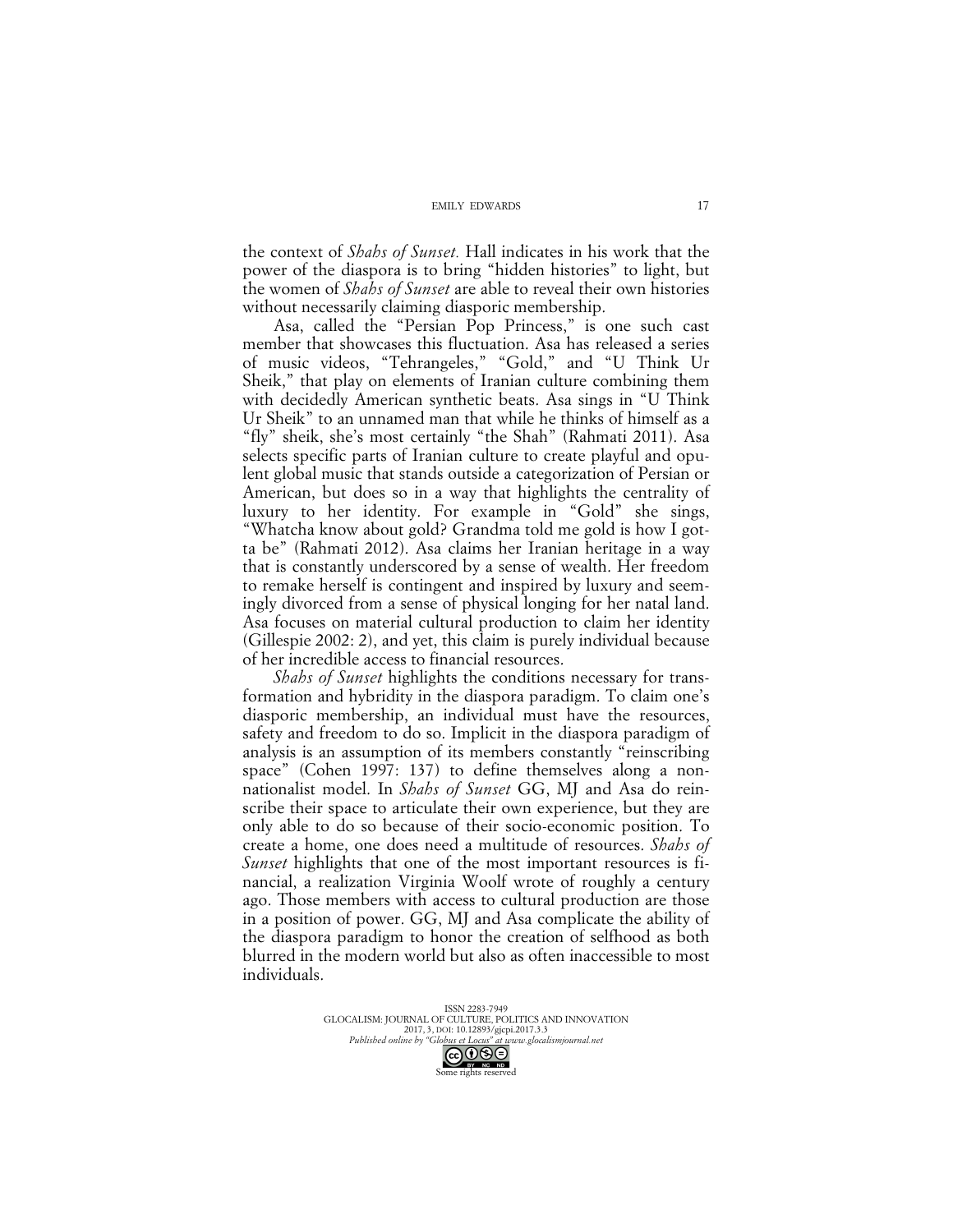### THE GIRL IN THE CHADOR: THE TWILIGHT ZONE AS SCENE FOR HISTORICAL REIMAGINATION

Released in 2014, *A Girl Walks Home Alone at Night* tells the story of Ana-Lily Amirpour's darkly charming Iranian vampire in an imagined city. Amirpour's film represents the most sophisticated challenge to the diasporic paradigm. Female Iranian writers and creators have frequently been recognized for their use of memoir and autobiography to tell diasporic narratives<sup>31</sup>. Amirpour departs from this trend with her fictive narrative structure. Successful diasporic cultural texts "reach outside the normative territory and temporality (myth/history) of the nation-state" (Clifford 1994: 326), and through her film Amirpour produces a powerful and self-reflexive criticism of the diaspora paradigm that reaches not only outside the normative territory and temporality of the West or Iran, but rather upends both these spaces and crafts a new and nightmarish reality that she controls.

Amirpour, a British-Iranian, both wrote and directed the film *A Girl Walks Home Alone at Night* exhibiting a totality of creative control over her product. Amirpour is described as a "Iranianblooded, British-born, Miami-and-Bakersfield-raised" filmmaker who is "cross-culturally influenced" (Nicholson 2014). She released her first feature length film *A Girl Walks Home Alone at Night* to great critical acclaim winning several international awards including a Citizen Kane Award for Best Directorial Revelation and the Bingham Ray Breakthrough Director Award<sup>32</sup>. *A Girl Walks Home Alone at Night* is not only critically acclaimed, but ground-breaking in terms of style, genre, and language, the first Iranian vampire movie filmed in Farsi (Nicholson 2014).

Films, unlike relatively new media technologies such as social media or reality television, have long been recognized by first postcolonial and later diaspora scholars as a medium that is particularity adept at portraying a transnational or exilic experience. Within the diaspora paradigm, shared memories are at the foundation of crafting a collective identity, and the medium of film is especially suited to presenting a shared memory both visually and narratively. Films across all genres provide viewers with the "content and form of a memory"33. From this point of departure, it is possible to read *A Girl Walks Home Alone at Night* as a cinematic form of a fictionalized memoir written by director Amirpour.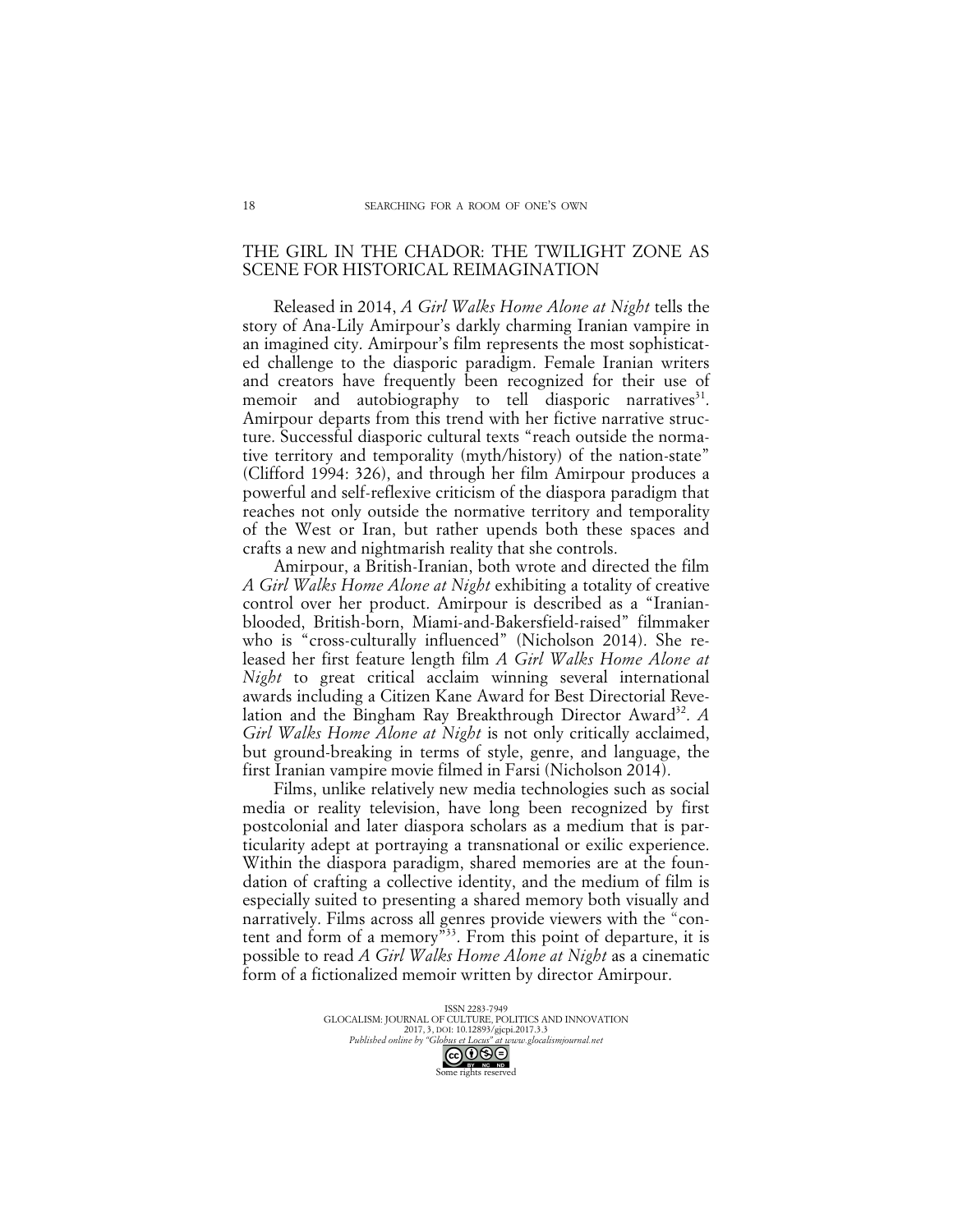Cultural studies scholar Hamid Naficy has outlined a genre of diasporic or "accented" films, with Amirpour's film most readily falling within the subcategory of "liminal cinema" that includes films that are "physically and mentally located within the host country [with narratives] centered on the life and clash of cultures in exile" (Naficy 2001: 78). Filmed in California, *A Girl Walks Home Alone at Night* takes place in the imaginary "Bad City" in Iran and constantly straddles the line between East and West, reality and fantasy. The violence, poverty, and isolation of workingclass residents of Bad City showcases the grim reality of existence in the city, but Amirpour locates the film neither fully in a hostcountry or her homeland of Iran. Naficy states that liminal cinema represents "an integration of the particular (Iranian) and the general (universal)" (Naficy 2001: 80). Through her cinematography, her choices of costuming and narrative structure, Amirpour presents a film that challenges not simply the center or the fixed concept of the Western nation-state, but also the margins or the constant fluctuating borderlands<sup>34</sup> of the diaspora paradigm by creating a private world outside these dichotomous communally defined spaces.

*A Girl Walks Home Alone at Night* is presented in black and white, lending the film a ghostly quality. Choosing to film void of color strands the film outside of any clear temporality or geography, and further emphasizes the relative similarity between day and night, destabilizing viewers' ability to place the film within a spatial or national context. Bad City is representative of a liminal land to such an extent that it departs from our terrestrial world all together. Amirpour's film follows a young woman in a chador, a specific type of Persian veil, who happens to be a vampire. *A Girl Walks Home Alone at Night* takes place in a twilight zone that is both familiar and disturbing. This "twilight zone" serves as a visual setting of the "third space," but Bad City proves that spaces of liminality are as constricting as any home or host country. The film unfolds as the girl in the chador meets Arash, a young working-class man trying to support his heroin-addicted father. The two begin a tentative friendship set against a backdrop of poverty and violence in Bad City.

Amirpour plays with multiple realities in the film, highlighting distortion. Arash's father Hussein exists in a heroin-induced stupor to numb the grief of his wife's death, but his addiction has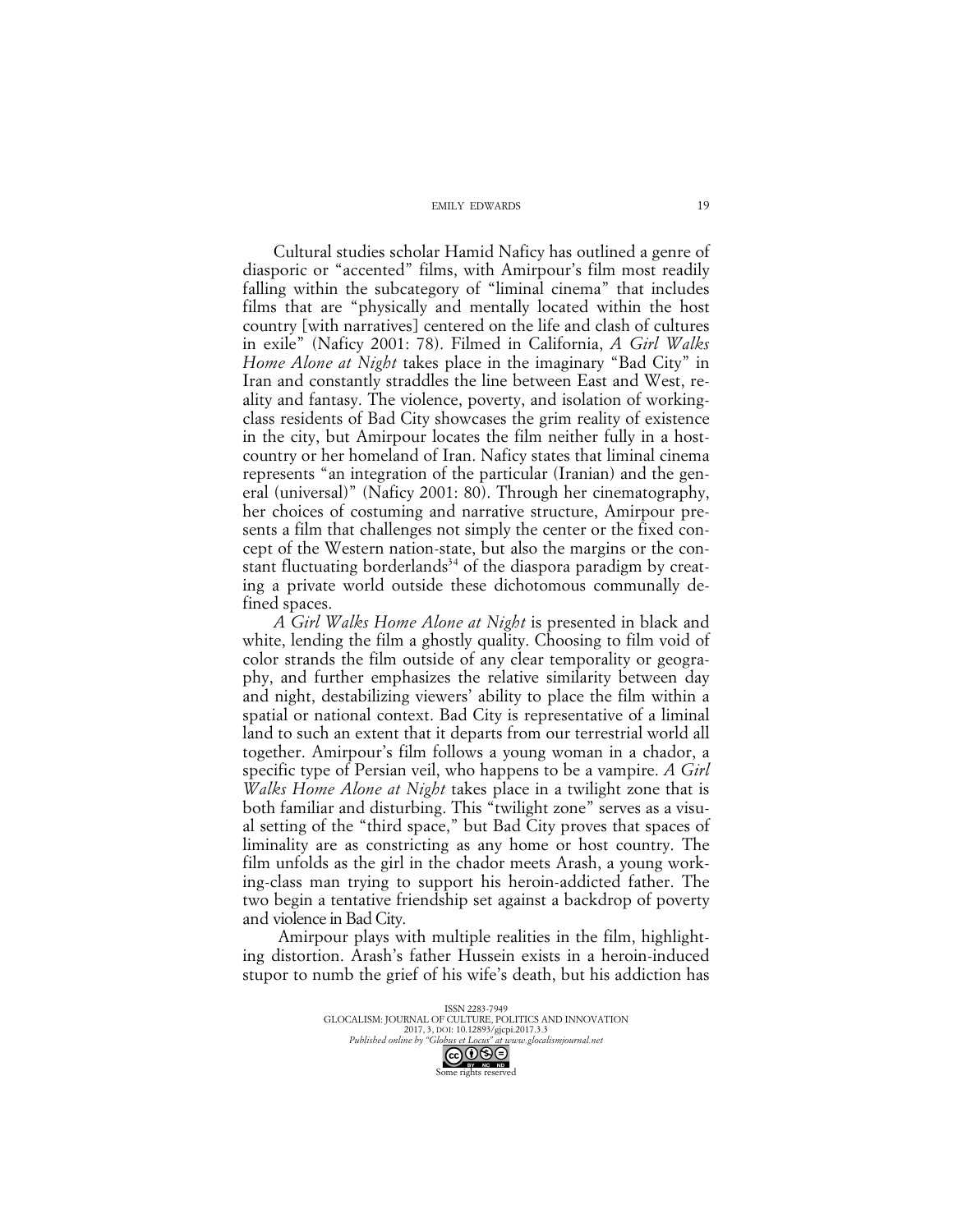warped his memory and sense of reality. In another scene, Arash goes out to a club and is seduced by a woman, Shaydah, into taking ecstasy. Disoriented, he leaves the club and roams the streets lost until he meets the girl in the chador as she glides about on a skateboard under the fluorescent suburban streetlights (Amirpour 2014). Amirpour uses these scenes of drug use to force the viewers to question any sense of objectivity. In Bad City, reality melds with fantasy and distortion. Amirpour's characters challenge the conception of the self as whole or even a legitimate form of actualization. This is underscored by Arash's outfit in the club. He is dressed up as a classic Dracula with fake pointy teeth when he meets the very real vampire, the girl in the chador. Self-presentation and objective experience are constantly in tension in Bad City. The film presents the impossibility of having a sense of fixed, unified meaning, not because of an experience of exile, but because of the experience of industrial modernity and the suffocation of poverty. Diasporic films in their function challenge a fixed sense of the national (Higbee and Lim 2010: 9-10). However, *A Girl Walks Home Alone at Night* goes beyond a criticism of national cultural homogeneity and questions whether in a postmodern world it is possible to attain any sort of fixed meaning in society because of the ever shifting and punishing socio-economic pressures. The poverty experienced by Arash, the drug addiction gripping Hussein, and the simple loneliness of the girl in the chador each touch upon larger forces of modernity, both emotional and material, that have rendered a sense of unity impossible in any context. Bad City proves that the monikers of a diasporic experience–solation, indeterminacy, and oppression–are rather equitably shared by individuals who are exiled within society because of positions of class and gender.

As a vampire, and an allegorical outcast in society, the girl in the chador represents Amirpour's conception and criticism of identity. She is the ultimate social exile. To reject society's norms, accordingly, one can only exist in the shadows, in the margins. The climax of the film occurs after Hussein in a drug-induced state visits a prostitute, Atti, and forces her to take heroin with him. The girl in the chador appears and kills Hussein. Despite Arash's ultimate realization that the girl in the chador is involved in the death, they flee Bad City together in his  $car<sup>35</sup>$ . The girl in the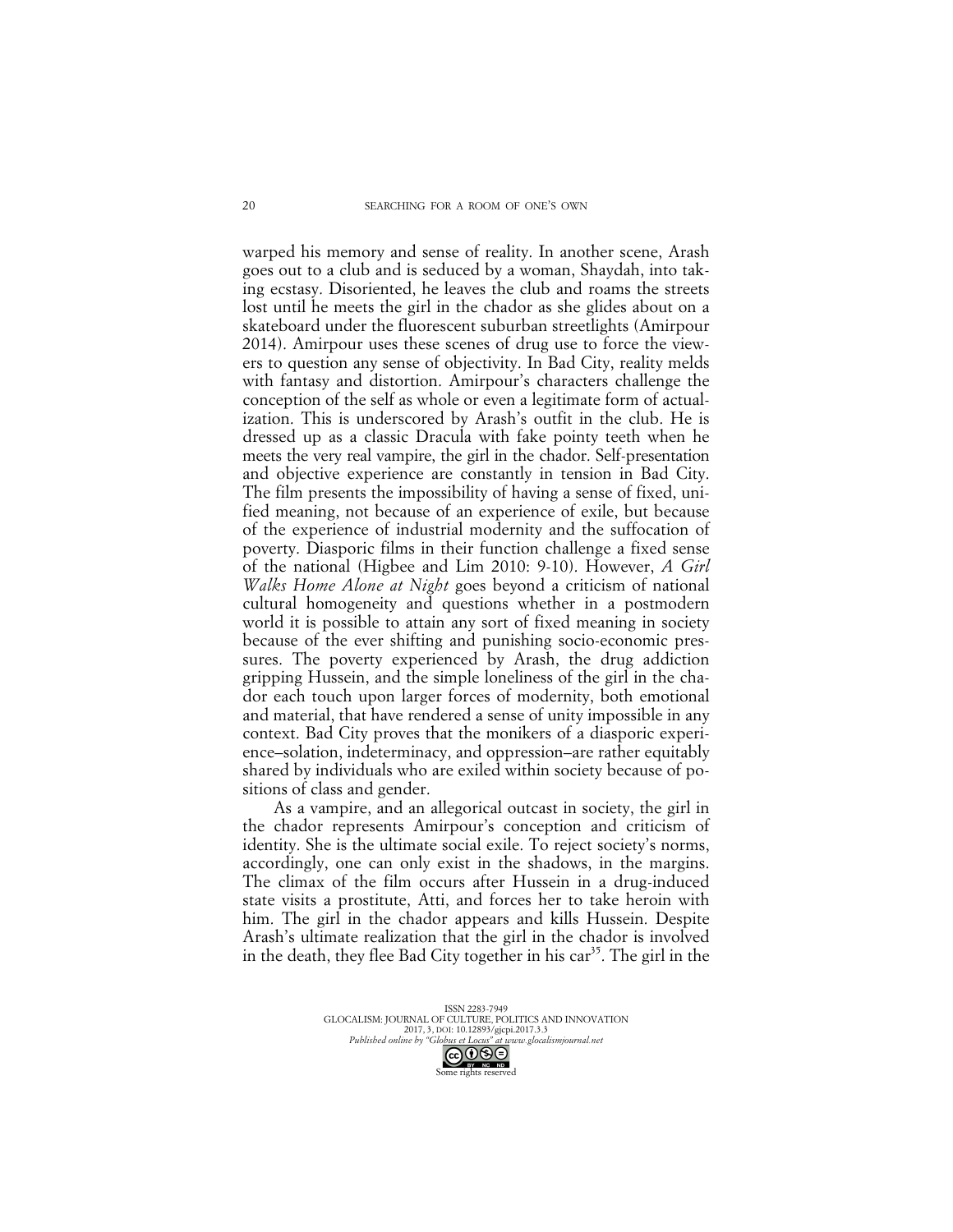chador and Arash express a sense of hesitation despite their triumphant act of escape.

Before this escape, the girl in the chador exists in a state of simultaneous postponement and finality, a phenomenon a similar in the diaspora paradigm's description of exile. Yet it is her rejection of Bad City, driving off into the shadows with Arash, that signals her vivacity and her strength to pursue another home even if it is on the fringes in the darkness. The girl in the chador created by Amirpour is a personification of the vampiric nature of diasporic identity. She is both dead and immortal, like the timeless yet shifting connection diaspora communities parse out between home and host country. Diasporic membership confers the benefit of belonging even in exile, but this membership proves to be a barrier to new forms of self-actualization. It is the search that is immortal. What can be called a space for reinvention and deterritorialization can also be a space of nightmarish stasis, experienced by the poor and the girl in chador. This "third space" proves not a space for reinvention and creative regeneration, but rather just another bounded prison. From the creatively liberating position as director, Amirpour crafts a narrative that brings to life this endless search.

### FINDING A ROOM OF ONE'S OWN: IRANIAN WOMEN WRITING THEIR OWN STORIES

The search for one's own space is a constant theme in these three cultural texts, a search that crosses boundaries between nations, genres, and mediums. *Persepolis, Shahs of Sunset* and *A Girl Walks Home Alone at Night* detail the search for space in a charming and at times provoking artistic and narrative fashion. For these women, a home is where you can truly be yourself. Satrapi, GG, MJ, Asa and Amirpour complicate, criticize and even reject the notion and nature of exile and diaspora as presented according to the prevailing paradigm of diaspora and showcase how modern media technologies have been utilized by women writers and creators to liberate themselves from elitist forms of cultural production to tell their own stories in the form and method of their choosing.

> ISSN 2283-7949 GLOCALISM: JOURNAL OF CULTURE, POLITICS AND INNOVATION 2017, 3, DOI: 10.12893/gjcpi.2017.3.3 *Published online by "Globus et Locus" at www.glocalismjournal.net*  $\bigodot$   $\bigodot$   $\bigodot$   $\bigodot$ <br>me rights reserved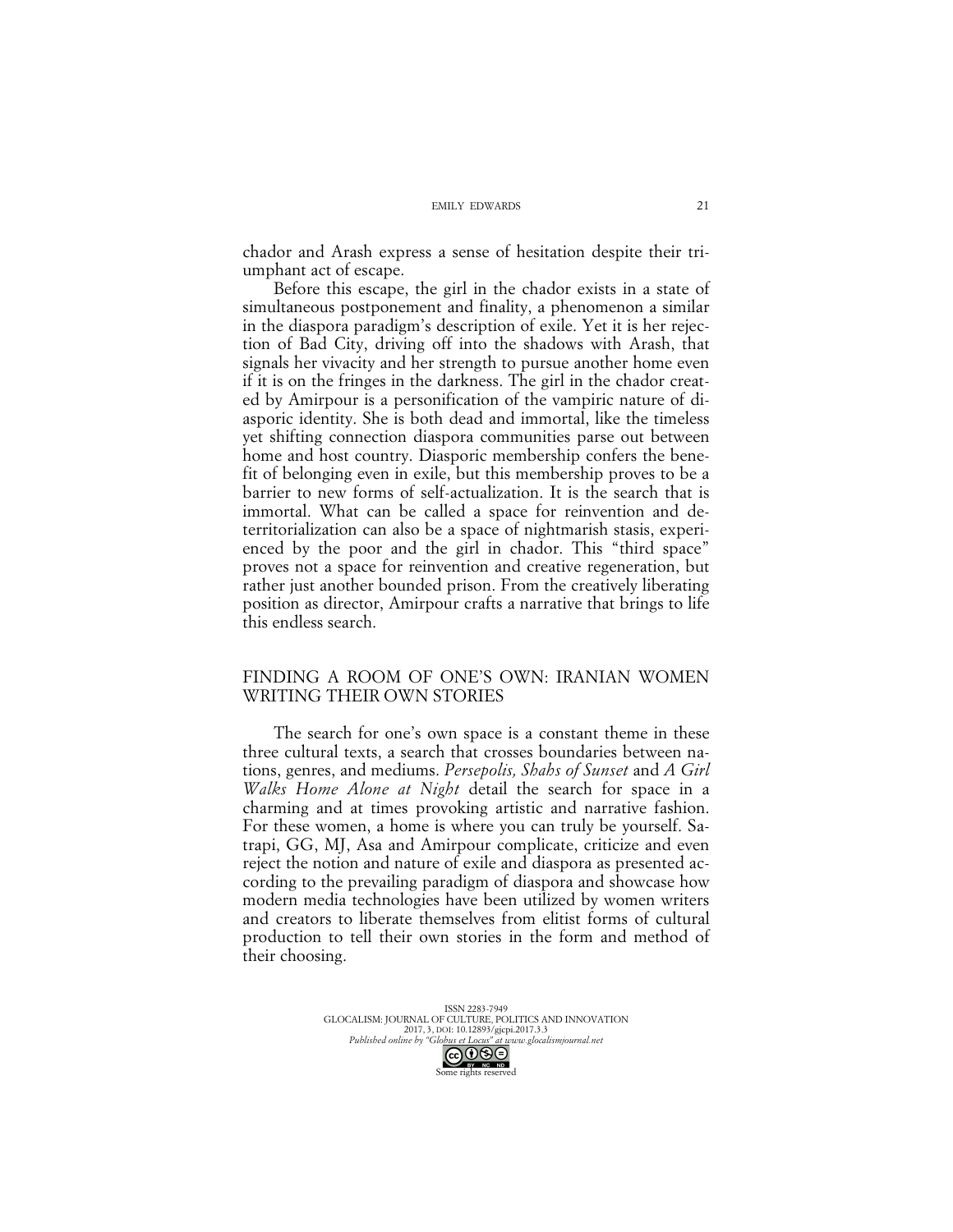The search of Satrapi, GG, Mj, Asa, and Amirpour is the same as Woolf's search for "a room of one's own," whether that is in Los Angeles, Tehran, or Bad City, as separate from the limiting distinction of home, host and borderlands. These cultural texts show us that the continual search for space is elusive and antithetical to a communalist understanding of the self. These women use labels not to claim membership to a group, but to serve as a lexicon that describes an intensely individualized life experience. It is ungenerous to essentialize these stories as diasporic, muting their sophisticated criticism of identity and ignoring the elitist preconditions necessary to engage in self-definition through the artistic narrative. The most significant similarity that unites these three diverse cultural texts is not their location within the diasporic mediascape but their vibrancy and enthusiasm for a journey towards self-understanding. These texts must be read through a more general lens as stories chronicling the search for a woman's voice in a postmodern world.

Perhaps the greatest deficiency of the diaspora paradigm is not its essentialization of identity and its territorialization of culture, but its disengagement with questions of self-definition and privilege. Satrapi, GG, MJ, Asa, and Amirpour have found rooms of their own to tell their stories, but have mediated their own stories because of their economic stations. The "diaspora aesthetic" (Johnson 2013) utilized by members of diasporic communities suggests that the diaspora experience is often mediated through elitist conceptions of home and identity, a foundational flaw for a paradigm that seeks to challenge the oppressive and perceived homogeneous form and function of nation states, or for that matter religious states, to give voice to those in the margins. The diaspora paradigm of analysis that allows for the unification of a comic, a reality television show, and a film as representative of Iranian female autobiographies in fact limits the possibility of connecting these three stories to a more universal thematic narrative of feminist "becoming" in the modern world.

*Persepolis, Shahs of Sunset* and *A Girl Walks Home Alone at Night* challenge the diaspora paradigm as a tool of analysis and reaffirm that home can be where one has a room of one's own, where one has a voice. Home is a space freed from alienation, where one experiences total belonging and inclusion. While the stories *Persepolis, Shahs of Sunset* and *A Girl Walks Home Alone*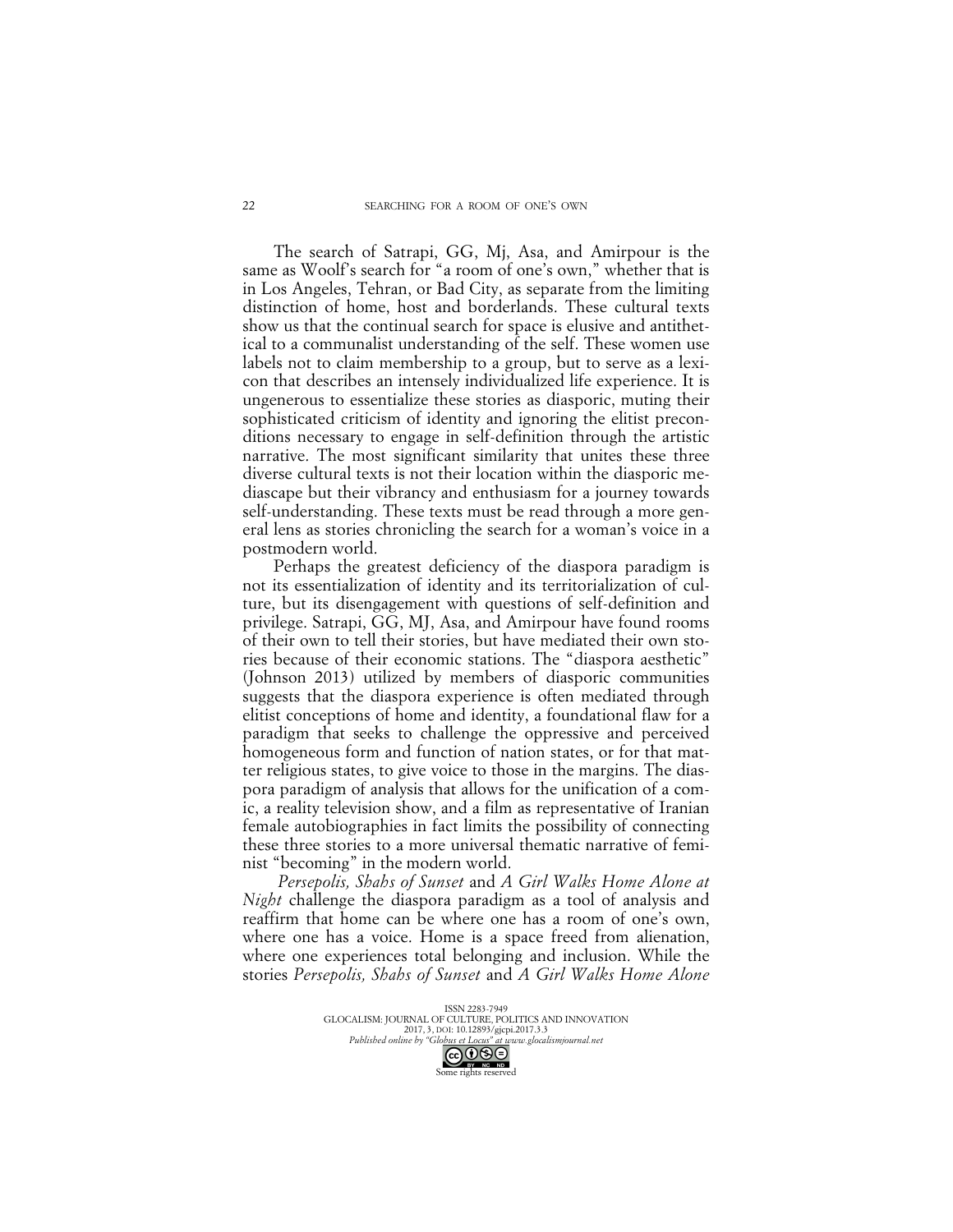*at Night* reveal the difficulty in mediating home, they show that it is possible to find spaces to belong. The stories told by Satrapi, Amirpour and the women in *Shahs of Sunset,* MJ, GG and Asa, prove that in the modern world we can make and unmake our "homes" beholden only to ourselves.

### **NOTES**

<sup>1</sup> For instance, Los Angeles has one of the largest diasporas of Iranians outside Iran. Recent estimates state that the Iranian population of Southern California is between 300,000 and 500,000 with the majority of individuals residing in Los Angeles. Fortypercent of students registered at Beverly Hills High School are of Iranian heritage and twenty-two percent of the Beverly Hills district population are of Iranian descent. (Amirani

Here, I use the term mediated to refer to the process of "mediation," or creation of a media product that articulates a narrative or experience. Myria Georgious and Roger Silverstone describe the production of diasporic cultural texts as a fundamentally "political process [that provides] frameworks for identity and community […] available as components of the collective imaginary and as resources for collective agency". This modern process of mediation that utilizes new technological and digital mediation can be understood as a new expression of Benedict Anderson's theory of print capitalism and imagined com-

munities (Georgious and Silverstone 2006: 31). 3 Benedict Anderson in his seminal work *Imagined Communities* argues that through shared language and the medium of print capitalism, and by extension other forms of cultural mass production, physically dispersed communities of individuals can cultivate an imagined, but deep, shared psychic and emotional connection with one another. Anderson's work primarily focuses on the shared connectivity of citizens in a nation state, but his theory has been implicitly used by scholars within the diaspora paradigm who posit that these same mediums of print capitalism are used to cultivate a cultural affinity and connection to the homeland in spite of their physical dispersion (Anderson 2006: 3 The Origins of National Consciousness). 4 Published by feminist writer Virginia Woolf in 1929, the essay *A Room of One's* 

*Own* precipitates the creative search these Iranian women engage in as writers and actors, Woolf says in her essay "a woman must have money and a room of her own if she is to write fiction" (Woolf 1929: 4).

<sup>5</sup> The Birmingham group of scholars, including cultural theorist Stuart Hall, popularized and "developed a variety of critical perspectives for the analysis, interpretation, and criticism of cultural artifacts, combining sociological theory and contextualization with literary analysis of cultural texts". Reading culture as a text seeks to both place a primacy on the creator's or "author's" voice in order to reveal "of meanings, values, and messages". This paper takes inspiration from such close textual reading (Durham and Kellner 2009:

 $6$  In approaching various cultural mediums as "texts" it is possible to complicate and even transform our understanding of various social practices and social experiences. Approaching diasporic medias as cultural texts I hope to complicate and perhaps transform

Media texts, and more specifically diasporic media texts, encompass a diverse range of mediums. Georgious and Silverstone define diasporic media texts as "the exchange of letters, videos and mobile phone texts and images, to the printed process, domestic and satellite television, and the Internet". Whereas Durham and Kellner define medias as "tele-

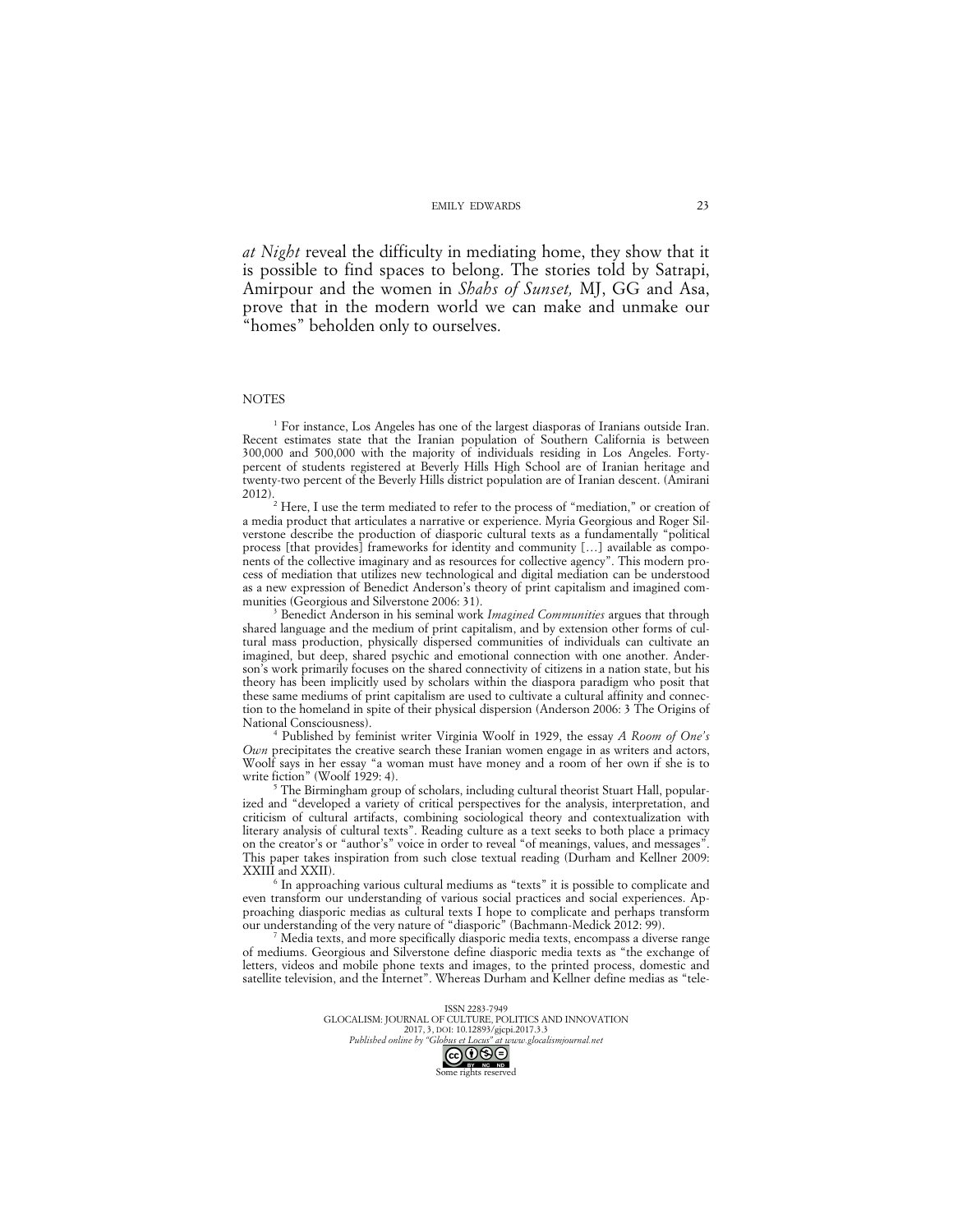vision, film, popular music, magazines, and advertising" Arjun Appadurai offers a more flexible definition of media products: "Electronic media [including forms of] oral, visual, and auditory mediation". I have chosen to utilize Appadurai's designation of media as it allows for a more inclusive discussion of different narrative media forms (Georgious and Silverstone 2006: 32; Durham and Kellner 2009: X; Appadurai 1996: 3).

Appadurai's five scapes theory outlines separate spheres: ethnoscapes, ideoscapes, technoscapes, financescapes, and mediascapes with which to categorize and comprehend the global flow of activity and material and intellectual production in the modern world

<sup>9</sup> Appadurai argues that "diasporas bring the force of the imagination". While I have utilized Appadurai's "-scape" framework in some respects, I argue that creative imagination is not necessarily tied to a diasporic experience or necessarily evokes a collective diaspora experience. Instead, I suggest, these three cultural texts prove that creative imagination is tied to an intellectual feminist awakening that allows female authors to reimage

<sup>10</sup> Avtar Brah discusses the conditions necessary for exiled individuals to create both physical and emotional homes during her interview with Somdatta Mandal. During the interview Brah expands on her work in light of new mass migrations (Mandal 2017: 162, 166).

<sup>11</sup> Shereen Honary in discussing the comic *Persepolis* frames this "in-between" space within the same lexicon of the diaspora paradigm "in-between" position is an opportunity, or, to allow for elaborating singular or communal strategies of selfhood to initiate new signs of identity. From this perspective, the in-between can act as a privileged position, as one is at an advantage to know and exist within a plurality of ideologies and cultures". This notion of increased creation within an "in-between" space of exile is articulated in Homi Bhabha's *The Location of Culture.* I argue that this notion of an "in-between" space is too

<sup>12</sup> Outside of a strict dictionary definition of diaspora, the word has shifted and evolved substantially in its application (Oxford University Press Accessed October 15, 2016).

 $13$  Cultural anthropologist James Clifford is a leading voice within the diaspora paradigm and cites the Jewish, Greek, and Armenian diasporas as the "nonnormative starting points for a discourse that is traveling and hybridizing in new global conditions". From these points the next major evolution in the discipline of diaspora studies came with Paul Gilroy's *The Black Atlantic: Modernity and Double Consciousness*, published in 1993, that essentially inaugurated widespread discussion of diaspora as a collective social condition

<sup>14</sup> Brubaker's suggests that the term diaspora has suffered a "dispersion of the meanings of the term in semantic, conceptual and disciplinary space" (Brubaker 2005: 1).

<sup>15</sup> Many of the most popular books concerning the Iranian diaspora are written by female authors including Azar Nafisi's *Reading Lolita in Tehran*, Azadeh Moaveni's *Lipstick Jihad,* and Marjane Satrapi's *Persepolis.* 

<sup>16</sup> Using comparative textual analysis, I read *Persepolis, Shahs of Sunset,* and *A Girl Walks Home Alone at Night* against one another thus establishing a dialogue across these mediations that showcases their unity as narratives of female emancipation, as well as their shared implicit criticism and rejection of the diaspora paradigm. I take the position of Ruth Wodak and Brigitta Busch that "Media texts depend on intertextual relations with many other genres" (Wodak and Busch 2004: 106).

Brubaker recognizes the fundamental danger of essentialization that is assumed within the diaspora paradigm, however fluid and flexible it strives to be: "Talk of the deterritorialization of identity is all well and good; but it still presupposes that there is 'an identity' that is reconfigured, stretched in space to cross state boundaries, but on some level fundamentally the same" (Brubaker 2005: 12).

<sup>18</sup> While the diaspora paradigm finds currency in its anti-nationalist foundation; "The nation-state is the primary conceptual model 'other' against which diaspora is defined" (Brubaker 2005: 10). However, in contrast to Brubaker, I argue that the diaspora reproduces many of the same communalist features as nationalist culture, albeit in a different

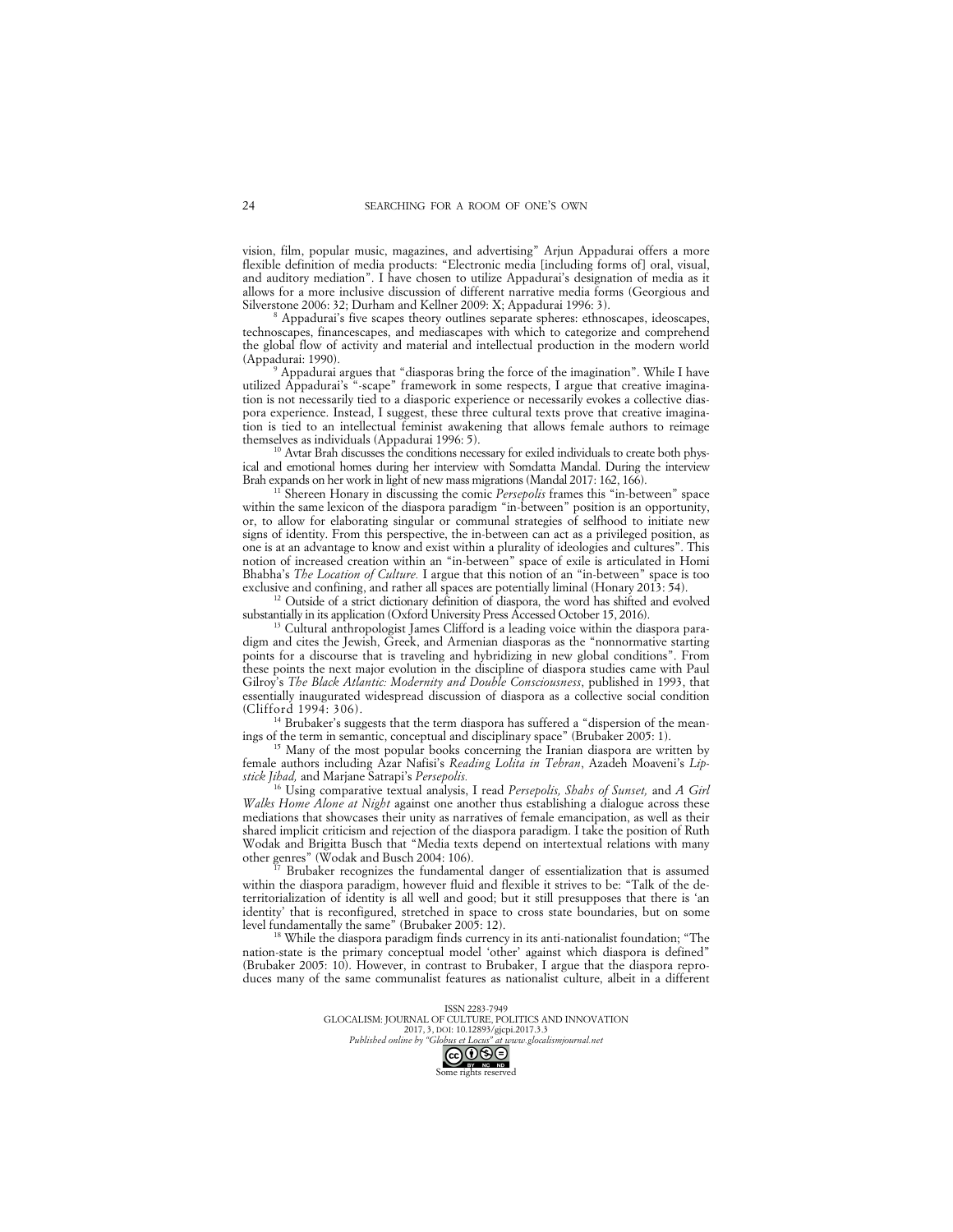context and as an individual. In "exile", we witness individual cultural production of that

<sup>19</sup> Satrapi is the first female Iranian author to utilize the style of a graphic novel or comic book to craft a narrative. However, her use of black and white and the simple yet highly stylized features echo the tradition of Persian miniatures or comics published in Per-

sian journal or newspapers (Abedinifard 2015: 96). 20 Vijay Agnew argues that "Diaspora, as a mode of production, refers to the reproduction of cultural phenomena through creolization and hybridization". Satrapi's play on the Western style comic seems to fit into this hybridized style of diasporic cultural text (Agnew 2005: 5).<br><sup>21</sup> Mostafa Abedinifard discusses the significance of Satrapi choosing the comic as

the medium for her semi-autobiographical narrative: "By choosing to present her story through the medium of comics, Satrapi further establishes a dialogue with the Other, in the form of her engagement with the established Western attitudes and aesthetic values that surround the production and reception of comics" (Abedinifard 2015: 84).

 $^{22}$  Derek Parker Royal discusses how only recently in the  $20<sup>th</sup>$  century did "traditionally marginalized writers and illustrators", here in the Jewish context, begin to utilize the comic medium to express their own social and cultural experiences, rescuing the comic from its perception as a "trash" medium (Royal 2011: 3, 4).

<sup>23</sup> Abedinifard defines *Persepolis* as within a canon of "diasporic Iranian women's autobiographies". His assessment that Satrapi feels or evokes a "cultural schizophrenia" through her narrative subtly connects to the histories of women writers, specifically Virginia Woolf, who suffered from mental illnesses in some ways exacerbated by patriarchal social constrains of the period. Satrapi's own experience with depression and attempted suicide in the comic place her within the ranks of female authors such as Woolf, who, while experiencing mental anguish also found strength and inspiration in such suffering to engage in the liberating and healing act of writing (Abedinifard 2015: 87, 91).<br><sup>24</sup> Homi Bhahba discusses his theory of Third Space as an interventive space between

two subjects where new meanings are created, suggesting that both culture and identity is a process constantly in flux and not dominated by a nation-state structure: "though unrepresentable in itself, which constitutes the discursive conditions of enunciation that ensure that the meaning and symbols of culture have no primordial unity or fixity; that even the same signs can be appropriated, translated, rehistoricized, and read anew". I argue against a concrete location of "Third Space" and suggest that this space of creative reimagination is potentially accessible everywhere and even by sole individuals, such as a woman's "room

 $25$  Abedinifard frames Satrapi's narrative as liberating as it represents as "compulsory unveiling" and suggests that her "desired freedom [becomes] manifest […] in her physically unveiled appearance". This assessment suggests Satrapi experiences a simple dichotomy between repression in Iran and freedom in the West mediated through her "unveiling". Such a reading marginalizes the nuances of her experience feeling lost and isolated in a variety of national and cultural contexts. (Abedinifard 2015: 84, 93).

<sup>26</sup> A leading voice in diaspora studies, Khachig Tölölyan argues for an exact framework in which diasporic cultural production occurs. *Shahs of Sunset* complicates this production model as it features individuals that the Iranian exile community rejects as their representatives, and further, disseminates a form of Iranian identity that in many ways seems grossly Americanized, yet contends to express an authentic Iranian heritage. The role of cultural "gatekeepers" within diaspora communities represents another limiting boundary within the diaspora paradigm (Tölölyan 2003: 650).<br><sup>27</sup> Many Iranians-Americans, especially more traditionally respected community lead-

ers, including Jimmy Delshad, former mayor of Beverly Hills, author and columnist Firoozeh Dumas, and religious studies scholar and political commentator Reza Aslan expressed concern and derision about the vapid and shallow nature of the reality television show that had more in common with American shows such as *Jersey Shore* or the *Real* 

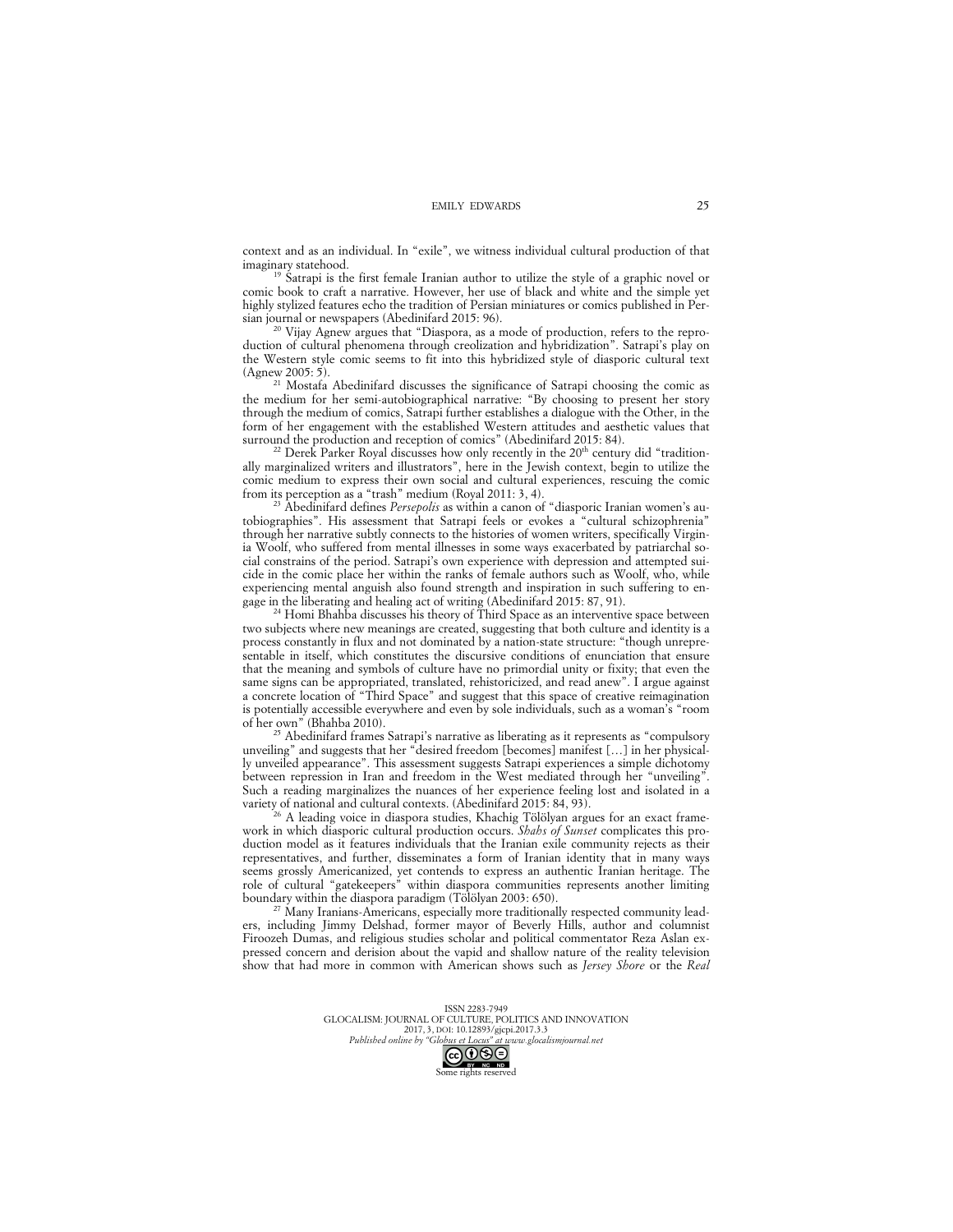*Housewives* franchises than any resemblance to the real Iranian community in America

<sup>28</sup> Su Holmes and Deborah Jermyn discuss reality television as a "fundamentally hybrid" medium that "has shifted over time with the emergence of further permutations in 'reality-based' texts". The women of *Shahs of Sunset* utilize is medium as cast members to take control of their own stories to re-make their own narratives through their exacting portrayal of their homes and their physical selves. The ability of reality television to play with aesthetics and dramatic structures can seem antithetical to the form's supposed portrayal of "reality" but in fact shows the power of reality television to highlight how our own realities are not "set" but can be made and re-made (Holmes and Jermyn 2004: 2).

Television criticism, especially that of a feminist variety, notes that television can be read as a "textual format" where one engages in a "close reading of programmes for their narrative structure, iconography, symbolic codes, themes, and their solicitation of pleasure, identification, and subjectivity". I have chosen to employ this same close-reading of *Shah of Sunset* looking critically at both dialogue and the visual imagery of the show (Brunsdon and Spiegel 2008: 7, 8).

<sup>30</sup> Skeggs notes that when using textual analysis to examine how "reality" and "authenticity" are created within a reality television show one examines "character casting, editing, use of music, narrative structures, repeated tropes, time-control, the use of melodrama, the organisation of conflict, the presence of voice-overs". In *Shahs of Sunset* the narrative structures and the style of camera confessionals is key to Asa, GG, and MJ's presentation of their individual stories (Skeggs 2010: 72).

<sup>31</sup> Autobiographies and memoirs are part of a specific form of diasporic cultural production called "Iranian exilic memoirs" or "Iranian diasporic memoirs". Amirpour departs from this trend in her film that features a fictive narrative structure that is almost fantastical with its vampiric main character (Derbel 2017: 108).

<sup>32</sup> The film won seven awards out of its twenty-three nominations (IMBd *A Girl Walks Home Alone at Night* Awards Accessed July 17, 2017).

<sup>33</sup> Russell J.A. Kilbourn discusses film as narrativizing and visualizing memory. As stated earlier, the production and manufacturing of shared memories is viewed within the diaspora paradigm as a key factor in creating a shared sense of communal identity. While the diaspora paradigm recognizes that diasporic cultural texts often highlight difference as a point to emphasize their unique diasporic identities, Amirpour's film upends the rules of memory as she produces a film that not only revels in its difference but in its sense of foreboding unfamiliarity (Kilbourn 2010: 6).

Will Higbee and Song Hwee Lim frame diasporic films as a constant struggle between the national and the marginal: "diasporic or postcolonial film-makers working within the West and are keenly aware of power relations between centre/margin, insider/outsider, as well as the continual negotiation between the global and local that often extends beyond the host/home binary in transnational or diasporic cinema. The films they study are also seen to be characterized by issues of migration, loss and displacement that lead to identities in flux, which, again, challenge the stable and fixed (hegemonic) concept of the national" (Higbee and Lim 2010: 9-10).

This dramatic ending scene is reminiscent of the ending of the classic 1967 American film, *The Graduate,* as Dustin Hoffman and Katherine Ross run away together on a bus, staring ahead at first euphoric and the uncertain of their future. Arash and the girl in the chador express this same joy and uncertainty during their escape for freedom (Amirpour 2014: *A Girl Walks Home Alone at Night*).

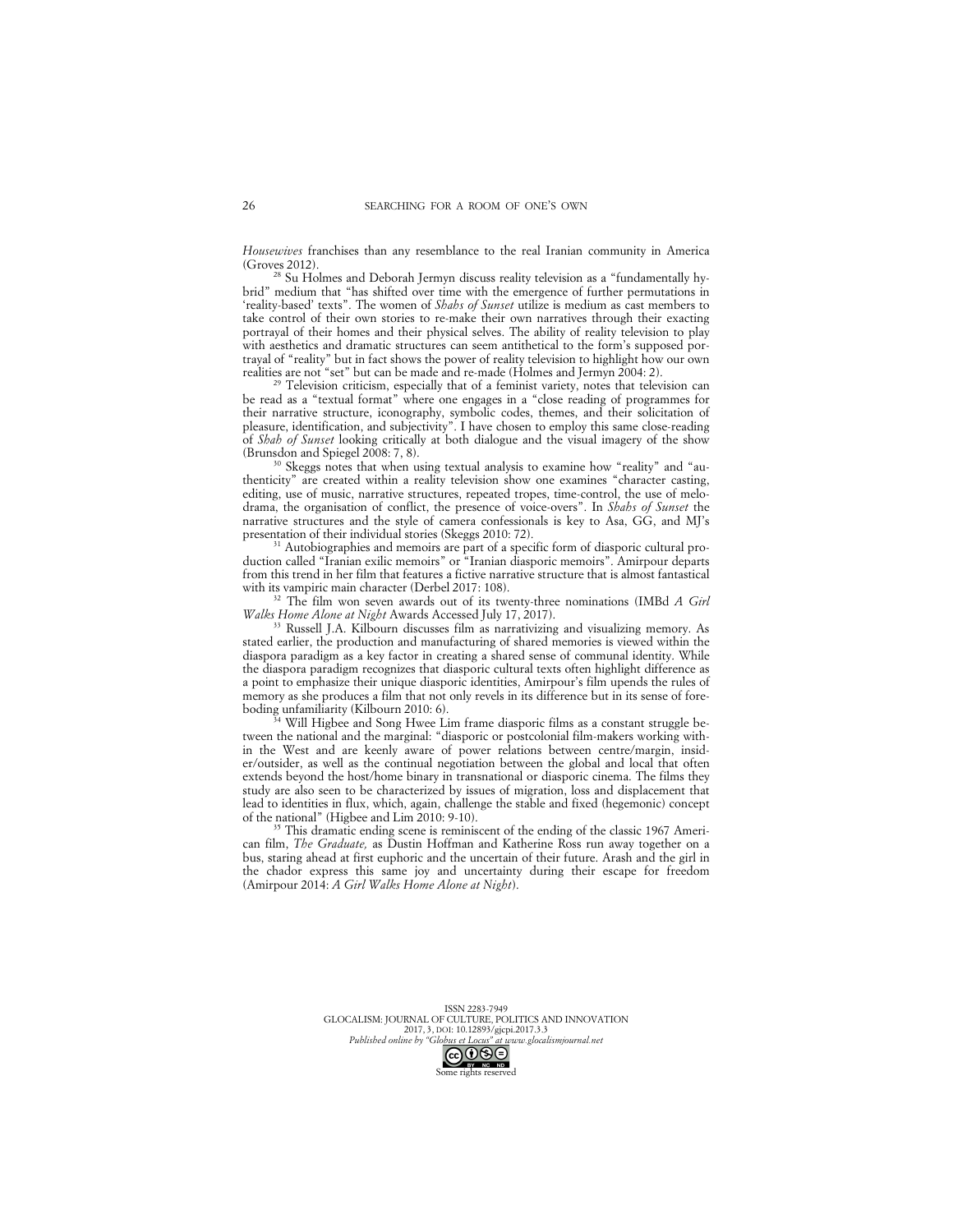### REFERENCES

*A Girl Walks Home Alone at Night* Awards, in "IMBd", http://www.imdb.com/ title/tt2326554/awards (accessed July 17, 2017).

M. Abedinifard (2015), *Chapter Four Graphic Memories, Dialogues with Self and Other in Marjane Satrapi's Persepolis and Persepolis 2*, in M. Mannani and V. Thompson (eds.), *Familiar and Foreign: Identity in Iranian Film and Literature* (Edmonton, Canada: AU Press, Athabasca University).

V. Agnew (2005), *Diaspora, Memory and Identity: A Search for Home* (Toronto: University of Toronto Press).

D. Alinejad (2013), *Locating Home in a "Digital Age": An Ethnographic Case Study of Second-Generation Iranian Americans in LA and their Use of Internet Media*, in "Iranian Studies", 46, 1, pp. 95-113.

S. Amirani (2012), *Tehrangeles: How Iranians Made Part of LA Their Own*, in "BBC News", http://www.bbc.com/news/magazine-19751370.

A. L. Amirpour (dir.) (2014), *A Girl Walks Home Alone at Night* (Kino Lorber).

B. Anderson (2006), *Imagined Communities: Reflections on the Origin and Spread of Nationalism* (London: Verso).

A. Appadurai (1996), *Modernity at Large: Cultural Dimensions of Globalization*  (Minneapolis, MN: University of Minnesota).

A. Appadurai (1990), *Disjuncture and Difference in the Global Cultural Economy*, in "Theory Culture Society", 7, pp. 295-310.

D. Bachmann-Medick (2012), *Cultural as Text: Reading and Interpreting Cultures 1. From the "Anthropological Turn" to "Cultural Turns"*, in B. Neumann and A. Nünning (eds.), *Travelling Concepts for the Study of Culture* (Berlin, New York City: De Gruyter).

H. K. Bhahba, (2010), *Cultural Diversity and Cultural Differences*, in Z, Baladrán and V. Havránek (eds.), *Atlas of Transformation* (Zürich, Switzerland: JRP, Ringier).

A. Brah (1996), *Cartographies of Diaspora: Contesting Identities* (New York: Routledge).

J.E. Braziel, A. Mannur (eds.) (2003), *Theorizing Diaspora: A Reader* (Malden: MA: Blackwell Pub).

R. Brubaker (2005), *The "diaspora" Diaspora*, in "Ethnic and Racial Studies", 28, 1, pp. 1-19. C. Brunsdon, L. Spiegel (eds.) (2008), *Feminist Television Criticism: A Reader,* 2nd

ed. (New York City: Open University Press, McGraw Hill).

J. Clifford (1994), *Diasporas*, in "Cultural Anthropology", 9, 3, pp. 302-338.

R. Cohen (1997), *Global Diasporas: An Introduction* (Seattle: University of Washington Press).

E. Derbel (2017), *Iranian Women in the Memoir: Comparing Reading Lolita in Teh-*

*ran and Persepolis (1) and (2)* (Newcastle upon Tyne, UK: Cambridge Scholars Publishing). *Diaspora, n.*, in "Oxford English Dictionary", http://www.oed.com/view/Entry/ 52085?redirectedFrom=diaspora & (accessed October 15, 2016).

M.G. Durham, D. M. Kellner (eds.) (2009), *Media and Cultural Studies: Keyworks* (Malden, MA: Blackwell Publishing).

B. H. Edwards (2001), *The Uses of Diaspora*, in "Social Text", 19, 1, pp. 45-73.

M. Georgious, R. Silverstone, D.K. Thussu (eds.) (2006), *Media on the move: global flow and contra-flow* (London: Routledge).

G. Gharachedaghi, M. Javid, A. S. Rahmati (perfs.) (2012), *Shahs of Sunset,* Season 1, Episode 1, (Bravo!).

H. Ghorashi, K. Boersma (2009), *The "Iranian Diaspora" and the New Media: From Political Action to Humanitarian Help*, in "Development and Change" 40, 4, pp. 667-691.

M. Gillespie, (2002), *Television, Ethnicity and Cultural Change* (New York: Taylor & Francis e-Library, Routledge).

D. Grassian, (2012), *Iranian and Diasporic Literature in the 21st Century: A Critical Study* (Jefferson, NC: McFarland & Company).

M. Groves (2012), *"Shahs of Sunset" stirs concerns among Iranian Americans*, in "Los Angeles Times".

ISSN 2283-7949

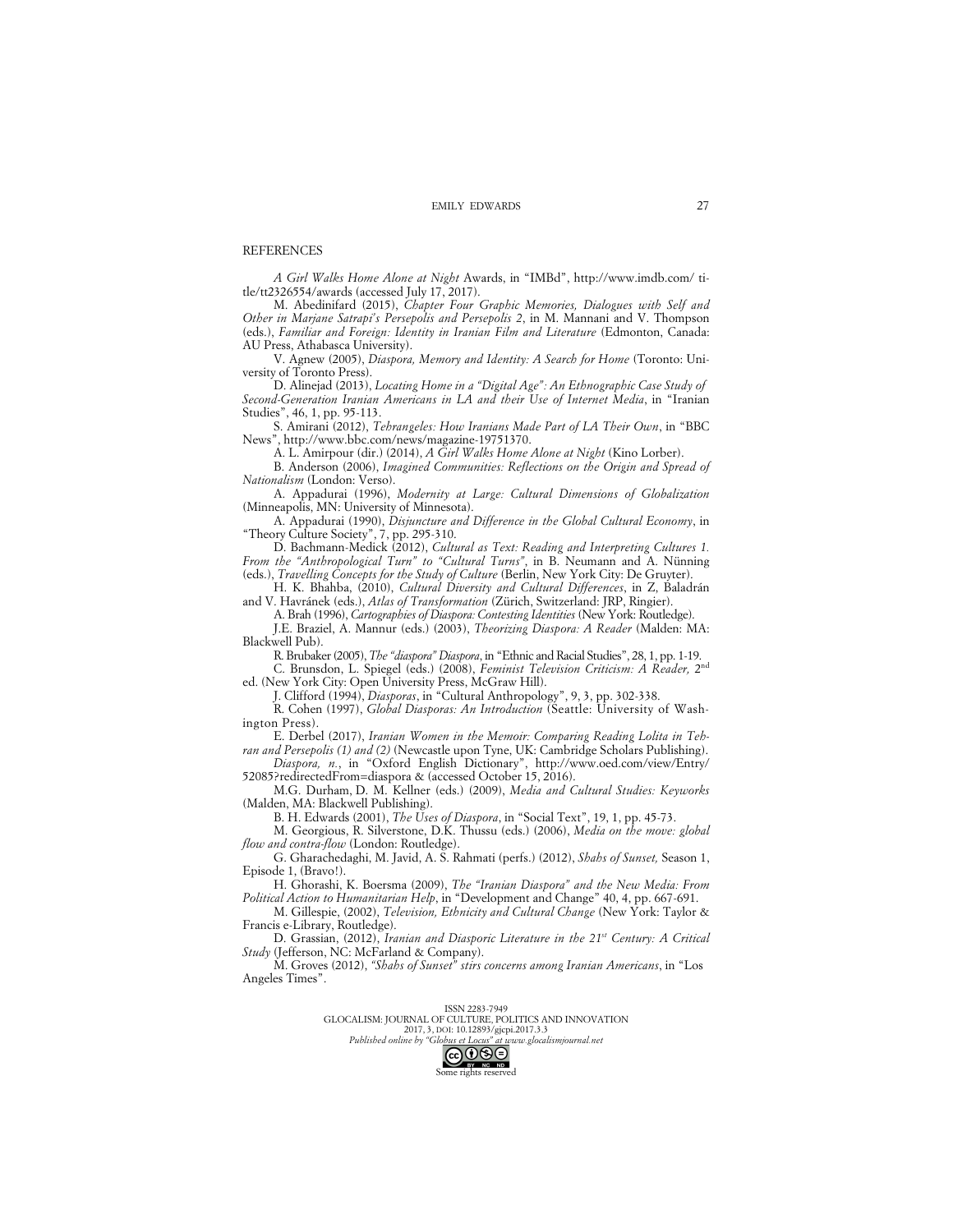*Guest Columnist Biography: Marjane Satrapi* (2005), in "The New York Times", http://www.nytimes.com/ref/opinion/satrapi-bio.html (accessed July 2017).

G.G. Gustines (2013), *Graphic Books Best Sellers: "Persepolis" Tops the Paperback*  List, in "The New York Times"

S. Hall (1990), *Cultural Identity and Diaspora*, in J. Rutherford (ed), *Identity: Community, Culture, Difference* (London: Lawrence And Wishart).

J. Hartley et al. (2002), *Communication, Culture, and Media Studies: The Key Concepts* (London: Routledge).

W. Higbee and S. H. Lim (2010), *Concepts of transnational cinema: towards a critical transnationalism in film studies*, in "Transnational Cinema", 1, 1, pp. 7-21.

P. J. Higgins (2004), *Interviewing Iranian Immigrant Parents and Adolescents*, in "Iranian Studies", 37, 4, pp. 695-706.

S. Holmes, D. Jermyn (eds.), (2004), *Understanding Reality Television,* (Hove, UK: Psychology Press, Routledge).

S. Honary (2013), *Comics and Cultures: Narrating the Self and Other in "Persepolis"*, in "Nätverket", 18, pp. 51-57.

M. Johnson, (2013), *The Aesthetics of Diaspora in Colonial Fields of Power: Elite Nationalism, Art and the Love to Die for*, in "Ethnos", 78, 2, pp 175-199.

K. H. Karim (ed.) (2003), *The Media of Diaspora* (New York City: Routledge).

P. Khakpour (2012), *A New Persian Empire Plants a Personal Flag*, in "The New York Times", http://www.nytimes.com/2012/03/11/arts/television/the-persian-ness-ofshahs-of-sunset-on-bravo.html (accessed July 20, 2017).

S. Khosravi (2000), *An Ethnographic Approach to an Online Diaspora*, in "ISIM Newsletter", 6, pp. 13.

R. J.A. Kilbourn (2010), *Cinema, Memory, Modernity: The Representation of Memory from the Art Film to Transnational Cinema* (New York City: Routledge).

M. M. Kraidy (2010), *Reality Television and Arab Politics: Contention in Public Life*  (Cambridge, UK: Cambridge University Press).

R. Larsen (2014), *Mapping: Diasporas*, in "Virginia Quarterly Review", 90, 1, pp. 26-27.

S. Lavie, T. Swedenburg (1996), *Displacement, Diaspora, and Geographies of Identity* (Durham, North Carolina: Duke University Press).

A. Malek (2006), *Memoir as Iranian exile cultural production: A case study of Marjane Satrapi's Persepolis series*, in "Iranian Studies", 39, 3, pp. 353-380.

S. Mandal (2017), *An Interview with Avtar Brah*, in "Asiatic" 11, 1, pp. 157-167.

B. Mehta, P. Mukherji (2015), *Postcolonial Comics Texts, Events, Identities* (New York: Routledge).

A. Meskin (2009), *Comics as Literature?*, in "British Journal of Aesthetics" 49, 3, pp. 219-239.

H. Naficy (2001), *An Accented Cinema: Exilic and Diasporic Filmmaking* (Princeton, NJ: Princeton University Press).

H. Naficy (ed.) (1999), *Home, exile, homeland: Film, media, and the politics of place* (New York City: Routledge).

H. Naficy (1993), *The Making of Exile Cultures: Iranian Television in Los Angeles*  (Minneapolis, MN: University of Minnesota Press).

N. Naghibi, A. O'Malley (2005), *Estranging the Familiar: "East" And "West" In Satrapi's Persepolis*, in "English Studies in Canada", 32, 2-3, pp. 223-246.

A. Nicholson, (2014), *Meet the Woman Behind the Year's Best Iranian Vampire Western*, in "Rolling Stone Magazine".

A.S. Rahmati, (perf (2012), *Gold*, https://www.youtube.com/watch?v=aqe Yg-DejQG8 (accessed October 15, 2016).

A.S. Rahmati (2011), *U Think Ur Sheik,* https://www.youtube.com/watch?v=NZP4m A9CGAE (accessed October 15, 2016).

T. Rantanen (2004), *The Media and Globalization* (London: Sage Publishing).

D.P. Royal (2011), *Jewish Comics; Or, Visualizing Current Jewish Narrative*, in "Shofar: An Interdisciplinary Journal of Jewish Studies", 29, 2, pp. 1-12.



2017, 3, DOI: 10.12893/gjcpi.2017.3.3 *Published online by "Globus et Locus" at www.glocalismjournal.net*